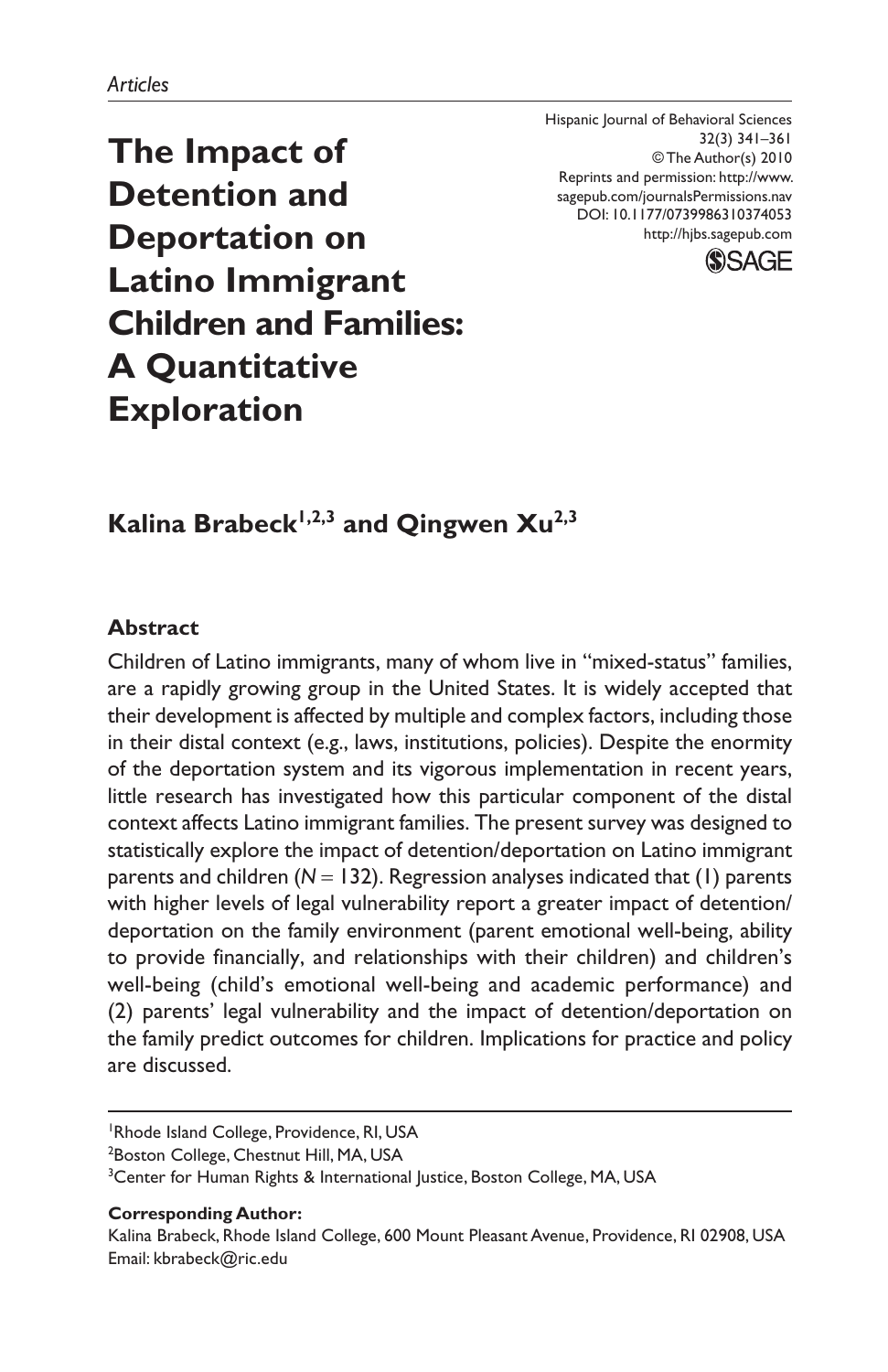#### **Keywords**

detention, deportation, Latino immigrant families, Latino immigrant children, mixed-status families

It is widely accepted that immigrant children's development is influenced by proximal context (e.g., peer, family, extended family) as well as distal context (sometimes called "macrosystems"; Brofenbrenner & Morris, 1998), which include laws, institutions, social structures, and policies. Research has documented that this distal context contributes to several specific developmental challenges for children from immigrant families in general and from Latino immigrant families in particular. For example, researchers have demonstrated that poverty affects all children's development, contributing to, for example, lower developmental scores on a range of instruments (Aber, Bennett, Conley, & Li, 1997). In 2005, 28% of all children living in lowincome families in United States were born into immigrant families (across nationalities; Capps & Fortuny, 2006); currently, 34% of first-generation Latino children live in poverty, compared with 26% of those in the second generation (Fry & Passel, 2009). While immigrant parents (across nationalities) are likely to be working, they tend to be employed in low-skilled jobs with lower wages and no benefits (Hernandez, 2004).

Across nationalities, children of immigrants, particularly when their parents are undocumented, are less likely to have health insurance (Capps & Fortuny, 2006) and less likely to participate in public programs (e.g., Temporary Assistance to Needy Families [TANF], Medicaid, food stamps; Capps, Hagan, & Rodriguez, 2004). Even when the children are U.S. citizens, their undocumented parent(s) may fail to understand their child's eligibility and/or fear that seeking help puts them at risk for deportation (Capps et al., 2004). Prior research has found that undocumented parents, particularly those from Latin America, experience higher levels of food insecurity compared with their U.S.-born parent peers (Kalil & Chen, 2008). Research has also found that children of immigrants (across nationalities) are at risk for slower cognitive and language development as well as poorer academic performance, in part because their parents' limited English language ability complicates their efforts to read to their children, help with homework, and get involved in children's schools (Capps, Fix, Murray, et al., 2005). Finally, research has documented the potential challenges posed to children of Latino immigrants by English language learning; discrimination and racism; adjusting to a new peer group, culture, and society; and negotiating between the norms of their parents and those of their peer groups (Fry & Passel, 2009; Gil, Wagner, & Vega, 2000; Guarnaccia & Lopez, 1998).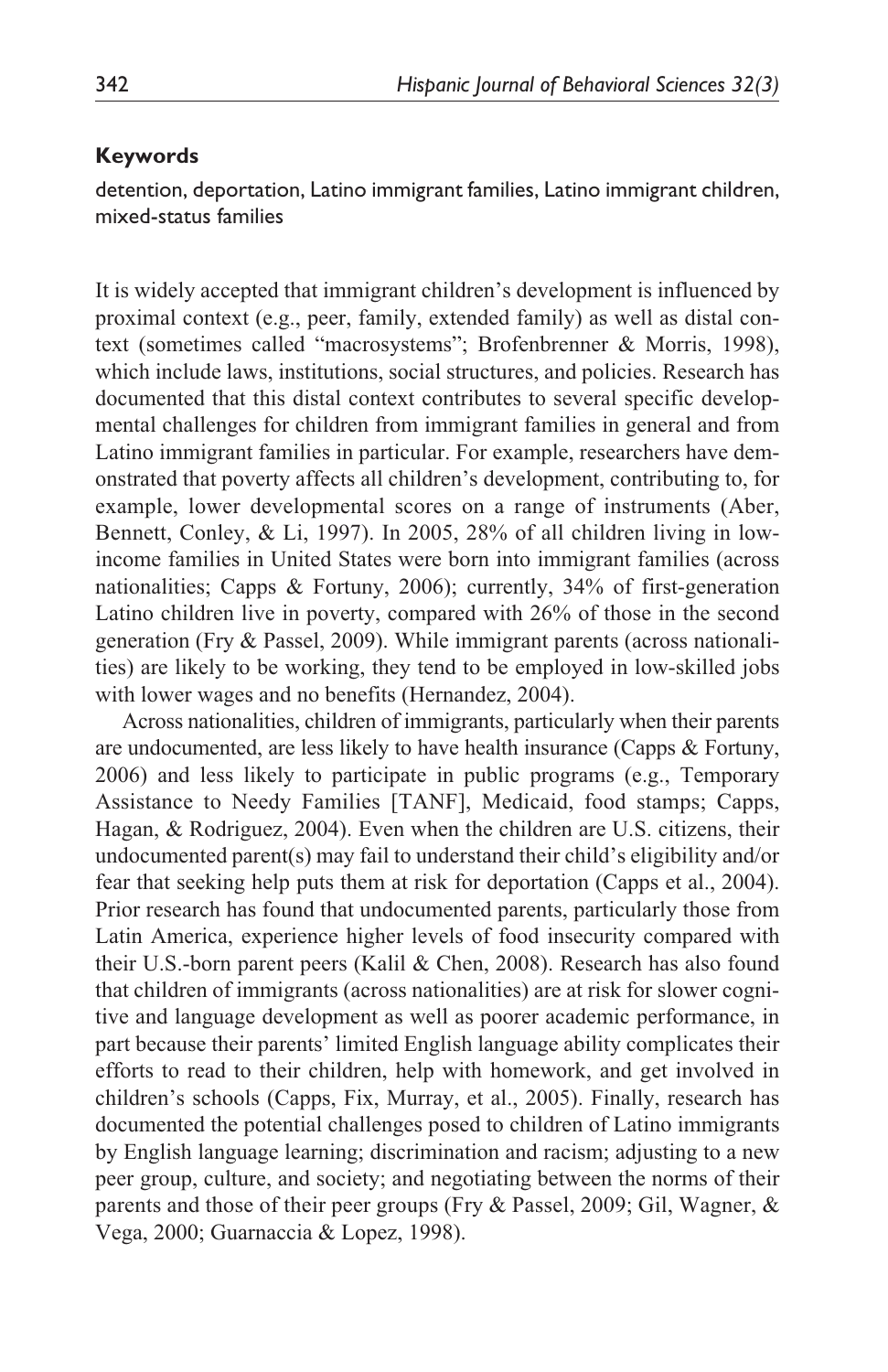Parents' legal status is an understudied, but important, component of the distal context that affects children of Latino immigrants' development (Yoshikawa & Way, 2008). Policies that define who have access to the benefits of citizenship influence children's development indirectly, through the family's economic status and parents' psychological functioning (Fuligni & Yoshikawa, 2003). Yoshikawa, Godfrey, and Rivera (2008), for example, found that Mexican and Dominican immigrant parents who lacked access to resources that required identification as a legal U.S. resident (i.e., drivers licenses and financial services) were more likely to experience economic hardship and psychological distress, which, in turn, predicted lower levels of cognitive ability in children at 24 months of age on standardized assessment.

While previous research suggests that children in Latino immigrant families face a number of developmental challenges specific to their social and cultural contexts, research has not explored how the shifting policies and attitudes toward immigrants in the United States have affected the children born into these families. Such research is particularly important in light of recently increased implementation of policies that restrict the rights and opportunities of undocumented immigrants (Kremer, Moccio, & Hammell, 2009) and the growing numbers of children, most of whom are U.S. citizens, with at least one parent who is undocumented (Capps & Fortuny, 2006).

### *Children of Undocumented Parents*

Most immigrants are not U.S. citizens and many are undocumented. In the United States, in 2005, 30% of the foreign-born population was estimated to be undocumented, 28% were legal permanent residents, and 31% were U.S. citizens by naturalization (Passel, 2006). The majority of undocumented immigrants come from Mexico and Central American countries (Passel, 2006). The vast majority of the children born into immigrant families, however, are U.S.-born citizens. In 2005, 80% of children born to immigrant families were born as U.S. citizens (Capps & Fortuny, 2006). Many of these children are born into "mixed-status" families, in which at least one parent is undocumented, while the child is U.S.-born and hence a citizen with all the rights and privileges that citizenship carries (Capps, Fix, Ost, Anderson, & Passel, 2005; Capps & Fortuny, 2006). Among children of Latino immigrants, about 4 in 10 second-generation immigrant children have at least one undocumented immigrant parents and hence live in a mixed-status family (Fry & Passel, 2009).

The mixed-status family faces a difficult dilemma when faced with policies and practices that threaten the deportation of an undocumented parent: (1) the entire family may leave the United States, including the children who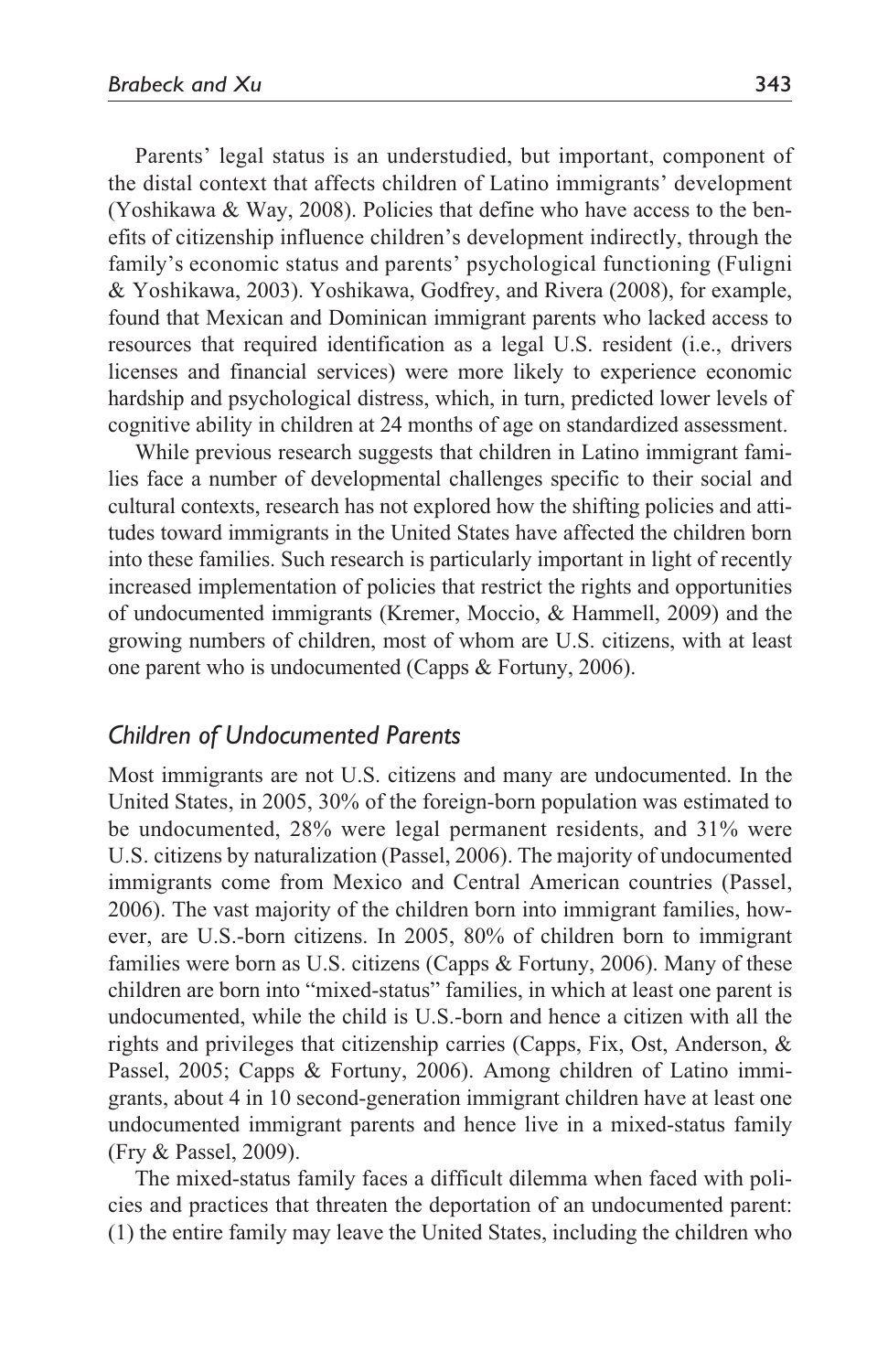are U.S. citizens, uprooting all from their familiar cultural, social, and linguistic environments; (2) the undocumented parent may leave, creating a single-parent family in the United States or leaving the child with other caregivers; or (3) the intact family may remain in the United States but with the chronic risk of being caught and deported (Fix & Zimmerman, 2001). These dilemmas have become more challenging for mixed-status families in the wake a changing climate for undocumented immigrants in the United States, which will be discussed next.

### *A Changing Climate for Undocumented Latino Parents*

Legislation passed in 1996—the Antiterrorism and Effective Death Penalty Act and the Illegal Immigration Reform and Immigrant Responsibility Act and in 2001—the USA PATRIOT Act—and vigorously implemented in recent years, has profoundly altered the climate for undocumented immigrants living in the United States (Kanstroom, 2008). These laws expanded the offenses for which a person can be deported from the United States. They also restricted judicial discretion in deportation cases and limited judicial review formerly available to those facing deportation. These laws further made it more difficult for noncitizens to stay in the United States if issued an order of deportation and made it harder for noncitizens to reenter the United States (Fix & Zimmerman, 2001; Hagan, Eschbach, & Rodriguez, 2008). Additionally, some local and state police have been ordered to be involved in enforcing these laws in their communities (as an example, see Carcieri, State of Rhode Island and Providence Plantations Executive Order 08-01, 2008).

Largely as a result of the implementation of the aforementioned legislation, the number of cases before immigration courts increased 30.6%, from 282,396 in 2001 to 368,848 in 2005; the percentage of noncitizens ordered to be removed from the United States increased from 78% in 2001 to 84% in 2005 (Office of Planning, Analysis, & Technology, 2006). In 2008, Immigration Customs Enforcement apprehended 792,000 noncitizens, detained more than 397,000, and deported more than 359,000 of them; this was the sixth consecutive year with a record high number of deportations (Office of Immigration Statistics, 2008). The majority of deportees migrated from Latin American countries: Mexican nationals accounted for nearly 89% of those apprehended in 2008, while the next largest source countries were Honduras, Guatemala, El Salvador, Cuba, and Brazil (Office of Immigration Statistics, 2008). A 2006 report found that 70% of individuals in formal removal proceedings had lived in the United States for more than a decade, and the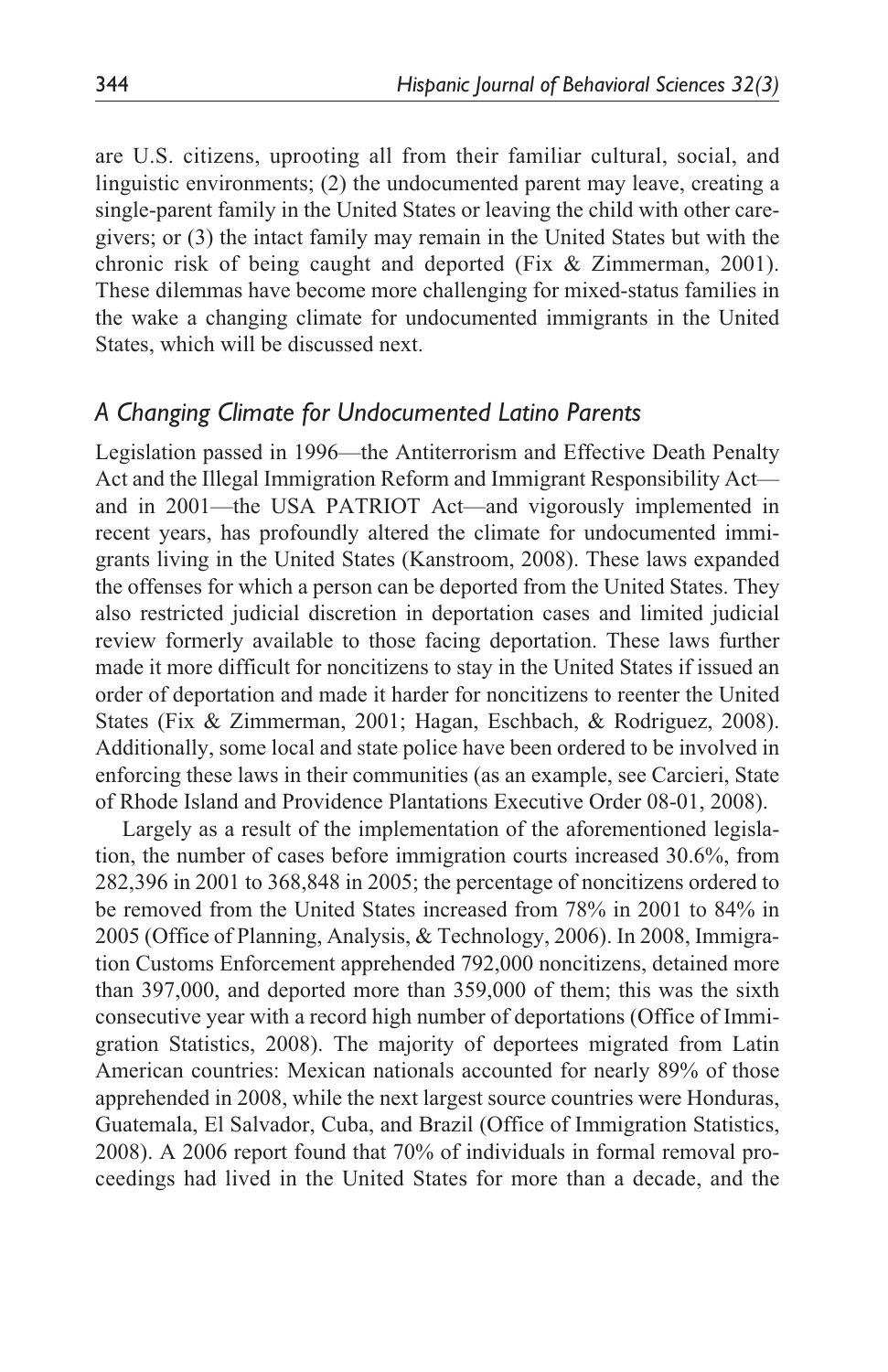median length of residence was 14 years (TRAC Immigration, 2006). Many deportees leave U.S.-born children behind; the U.S. Immigration Customs Enforcement agency reported that more than 100,000 parents of U.S. citizen children were deported between 1997 and 2007 ("108,000 people deported," 2009). A recent report issued by the University of California Berkley and Davis Schools of Law found that between 1997 and 2007, 88,000 U.S. citizen children (44,000 of whom were less than the age of 5 years) lost a legal permanent resident parent to deportation (Baum, Jones, & Barry, 2010). How the risk and experience of detention and deportation affect Latino immigrants and their children is largely understudied.

## *Impact of Deportation Policies on Children of Immigrants*

Scholars (e.g., Capps & Fortuny, 2006; Suarez-Orozco & Carhill, 2008) have called for research that explores the effects of deportation policies and practices on immigrant parents, families, and children. The research generated thus far has either been primarily descriptive, has focused on the impact of deportation on parents, or has used a simplified definition of legal vulnerability (i.e., documented vs. undocumented). The National Council of La Raza (NCLR; 2007) studied three communities where large-scale workplace raids occurred, affecting almost exclusively undocumented Latino workers. They reported that in the immediate aftermath of the raids, a total of 500 children, mostly U.S.-born citizens, were temporarily or permanently separated from parent(s). Consequences for children and families included feelings of abandonment, symptoms of trauma, fear, isolation, depression, and family fragmentation (NCLR, 2007). Financial hardship following deportation was also found to be a harsh consequence for family members left behind (Kremer et al., 2009). In one quantitative study that focused on legal status, but not specifically on impact or experience of detention and deportation, Cavazos-Regh, Zayas, and Spitznagle (2007) surveyed 143 Latino adult immigrants and found statistically significant relationships between legal status, concern regarding deportation, and a heightened risk of negative emotional and health states (particularly anger) as well as increased stress associated with lowpaying jobs and limited opportunities for employment promotion. Hence, previous research, despite the limitations identified above, has suggested a link between vulnerability to and experience of deportation, negative financial consequences, and poor outcomes for parent and child emotional well-being. The study discussed here expanded on this prior research to statistically explore the impact of deportation (as a threat and direct experience)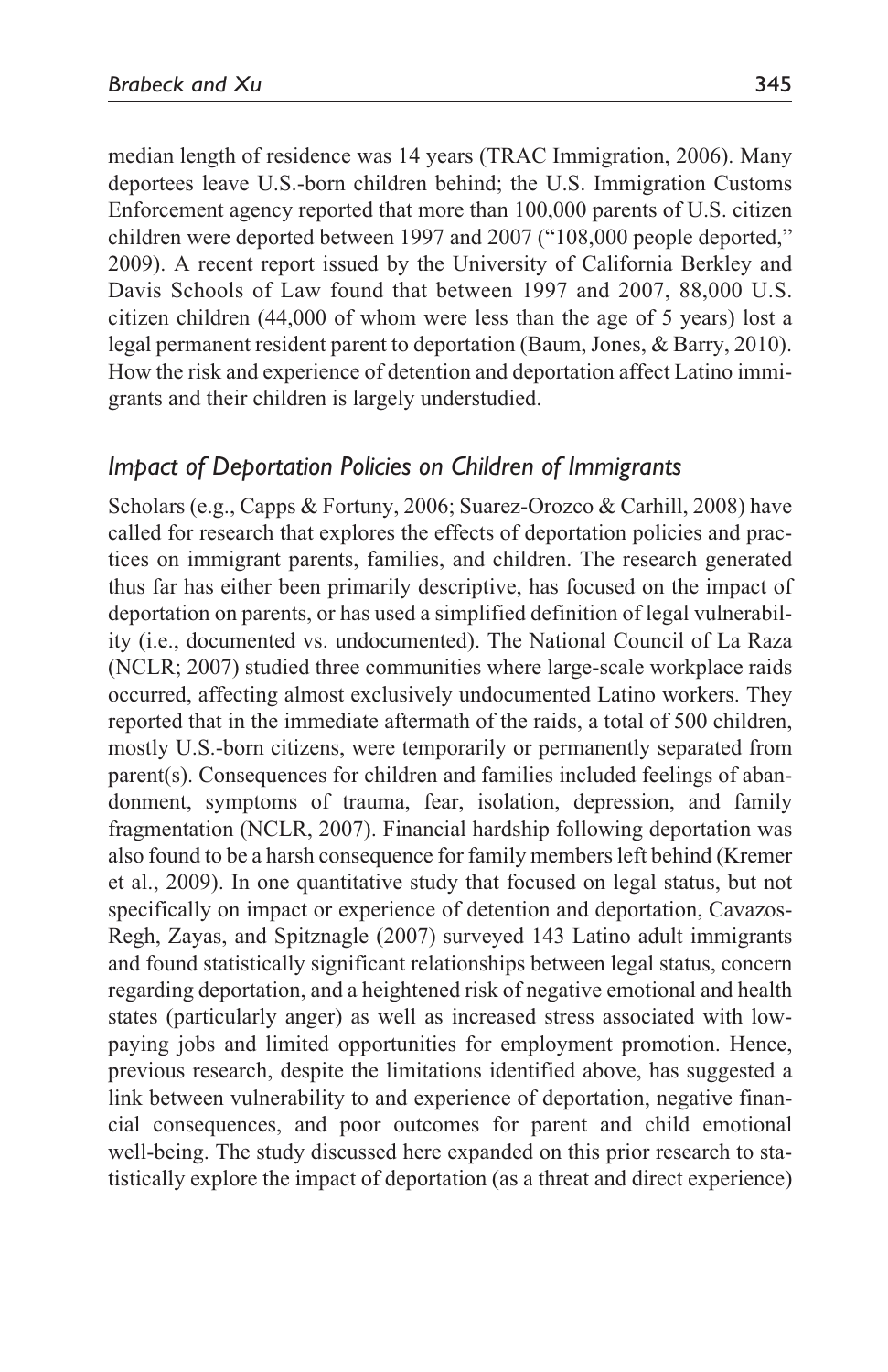on Latino immigrant families and their children, among families with parents of differing legal statuses.

## *Purpose of the Current Study*

The purpose of the current study was to statistically explore the impact of parents' legal vulnerability and threat and experience of detention and deportation on family environment (defined as parents' perceptions of their own emotional well-being, ability to provide financially for the family, and parent-child relationships), and child well-being (defined as parent's perceptions of child's emotional well-being and of child's academic performance).

## **Method**

A survey was conducted between March and May 2009, as a part of a larger community-university collaborative project. The findings presented here represent a quantitative exploration of themes that arose in a participatory action research (PAR) project of the Post-Deportation Human Rights Project (PDHRP), an initiative of the Center for Human Rights and International Justice at Boston College (for a description of the PDHRP's PAR project and previous qualitative research, see Brabeck, Lykes, & Hershberg, in press). The questions explored in the present survey were informed by the PDHRP's PAR activities, including previous qualitative interviews that explored Central American immigrants' experiences related to detention and deportation, ongoing reflection and dialogue with participants, and action steps identified and enacted (e.g., participatory community-led Know Your Rights workshops). Moreover, this previous and ongoing work of the PDHRP facilitated the authors' relationship building with community leaders, who helped the researchers access a population that is difficult to reach and ask sensitive questions, for example, regarding legal status.

The present survey aimed to document the impact of the policies of detention/deportation and the threat they pose on a sample drawn from the entire Latino immigrant community (not solely undocumented immigrants) and to compare the different impacts for individuals with varying degrees of legal vulnerability. Criteria for participation included: (1) immigrants from a Latin American country, (2) 18 years or older, and (3) parent of at least one child less than the age of 18 years living currently in the United States. Participants with more than one child less than the age of 18 years were asked to consider only one child when answering survey questions that referenced the participant's child.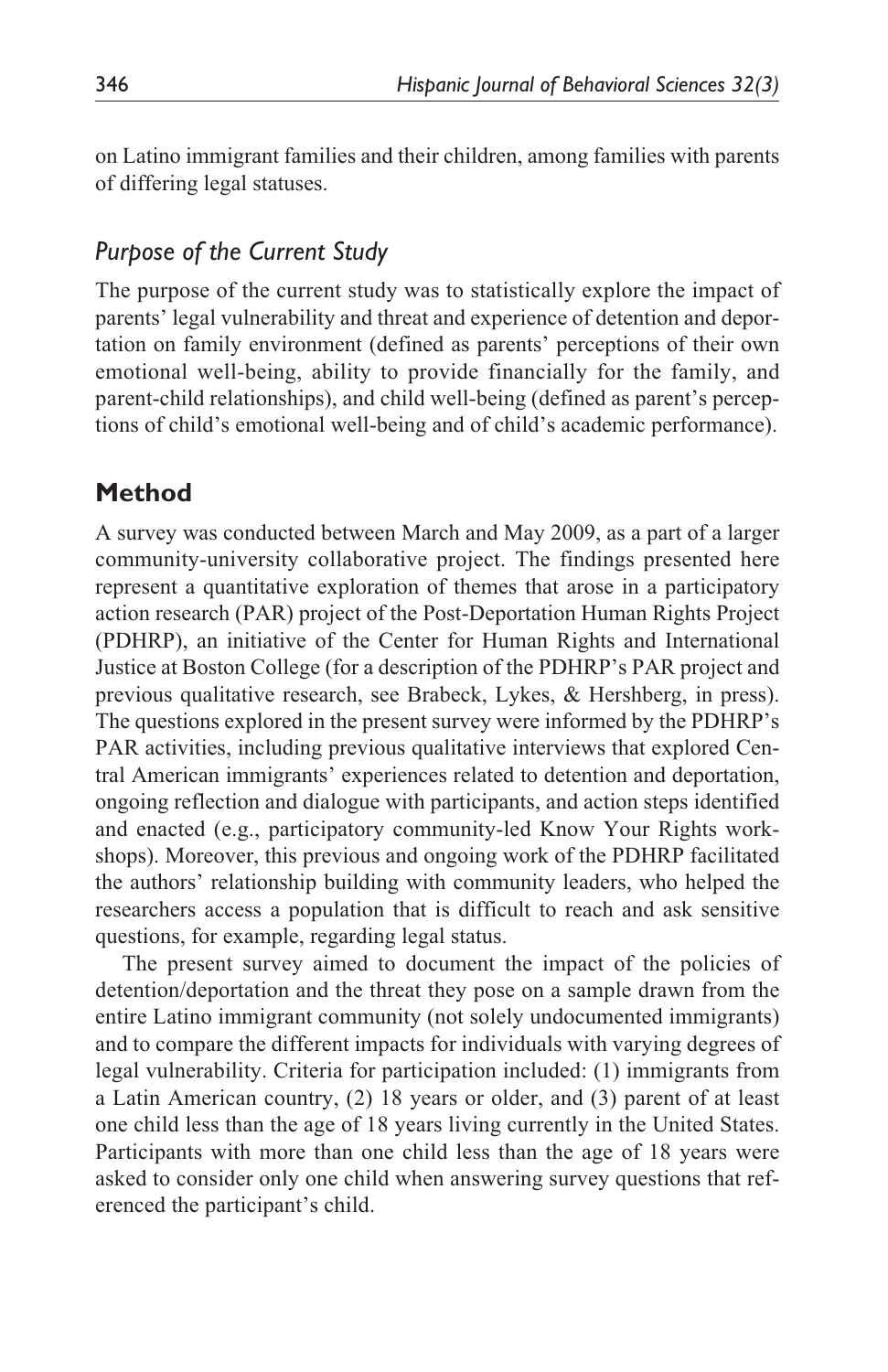## *Hypotheses*

This study tested the following hypotheses:

- *Hypothesis 1:* Parents' legal vulnerability, while controlling demographic variables, would predict the impact of detention and/or deportation on family environment (defined as parents' perceptions of emotional well-being, perceived ability to provide financially, and parent-child relationship).
- *Hypothesis 2:* Parents' legal vulnerability, while controlling demographic variables, would predict the impact of detention and deportation on parents' perception of child well-being (defined as parents' perceptions of child's emotional well-being and academic performance).
- *Hypothesis 3:* Parents' legal vulnerability and the impact on family environment, while controlling demographic variables, would predict the impact of detention and deportation on child well-being.

Hypothesis 3 is based on the literature (e.g., Gelfand & Teti, 1990), which indicates that a healthy family environment is critical to child's psychological, academic, and social well-being and development.

### *Instrument*

As previously noted, the present survey was heavily informed by analyses of previous PDHRP qualitative research and PAR project (see Brabeck et al., in press). Additionally, the survey was based on a review of other relevant research literature and consultation with the Latino immigrant community organization/program leaders who participated in the survey. These leaders made suggestions to clarify wording, simplify the survey, and reduce discomfort that might arise from answering questions about sensitive topics such as legal status. After an agreed upon list of survey questions was arrived at, the survey was translated by a native Spanish speaker and back-translated by a native English speaker until an adequate translation was accomplished. Finally, two additional native Spanish speakers from different countries made minor suggestions to the Spanish language materials to ensure that the language was comprehensible across nationalities. The survey was pilot tested with a sample of eight participants before commencement of the study.

Informed consent was explained to participants who, for confidentiality reasons, were asked to provide only their verbal consent. They were assured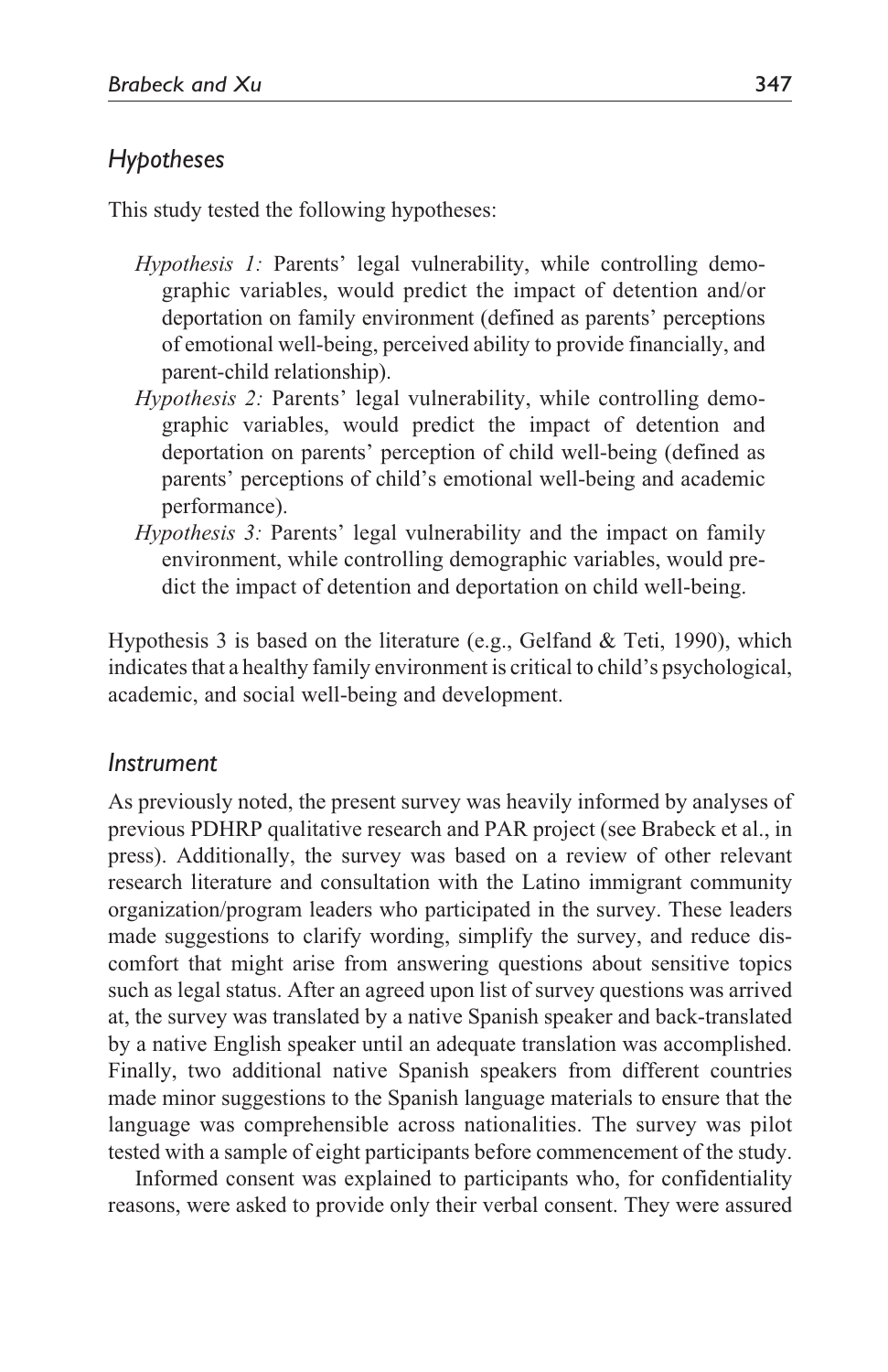of the anonymity and confidentiality of their responses. Bilingual researchers were present to answer questions or help complete the survey as participants filled out the questionnaire at the site of the community organization. Each participant received a \$15 gift certificate to a local store for completing the survey. Survey completion took between 15 and 40 minutes.

## *Recruitment of participants*

Survey participants were recruited through Latino immigrant community organizations in metropolitan areas in the northeast region of the United States. As noted, the previous and ongoing PAR work of the PDHRP facilitated the process of building relationships with these community organizations. Five community organizations, including three English as Second Language (ESL)/ Adult Education Programs, which work closely with Latino immigrants, assisted participant recruitment for the study. All five organizations are community-based Latino immigrant organizations and offer a variety of programs and services on site. Ultimately, 132 Latino immigrants completed the survey. The coauthors met initially with organization/program leaders and explained the purposes of the project and the procedures for informed consent and confidentiality. Subsequently, either the coauthors or the organization/ program leader explained the purposes and procedures of the project to potential participants, who were invited to participate at a later date. The majority of surveys were administered to groups of participants; anyone requesting individual assistance met with a research assistant individually to complete the survey.

### *Measures*

Based on state demographics of the local Latino immigrant population, previous PHDRP qualitative research (Brabeck et al., in press), discussion with community leaders about the characteristics of their communities, and pilot testing, the majority of the participants were expected to be monolingual Spanish-speaking immigrants working in lower skilled jobs and without experience in research. Hence, all attempts were made to make the survey as straightforward, comprehensible, and parsimonious as possible. There are few valid measures for studies involving Latino immigrants. Because the survey was based on previous PDHRP PAR work and the available literature, and was reviewed by community leaders, the survey developed for this study adds a useful tool for empirical work in this area. In addition to demographic variables (age, gender, child's age, years in the United States, marital status, and participant and partners' employment), the final survey measured the following variables: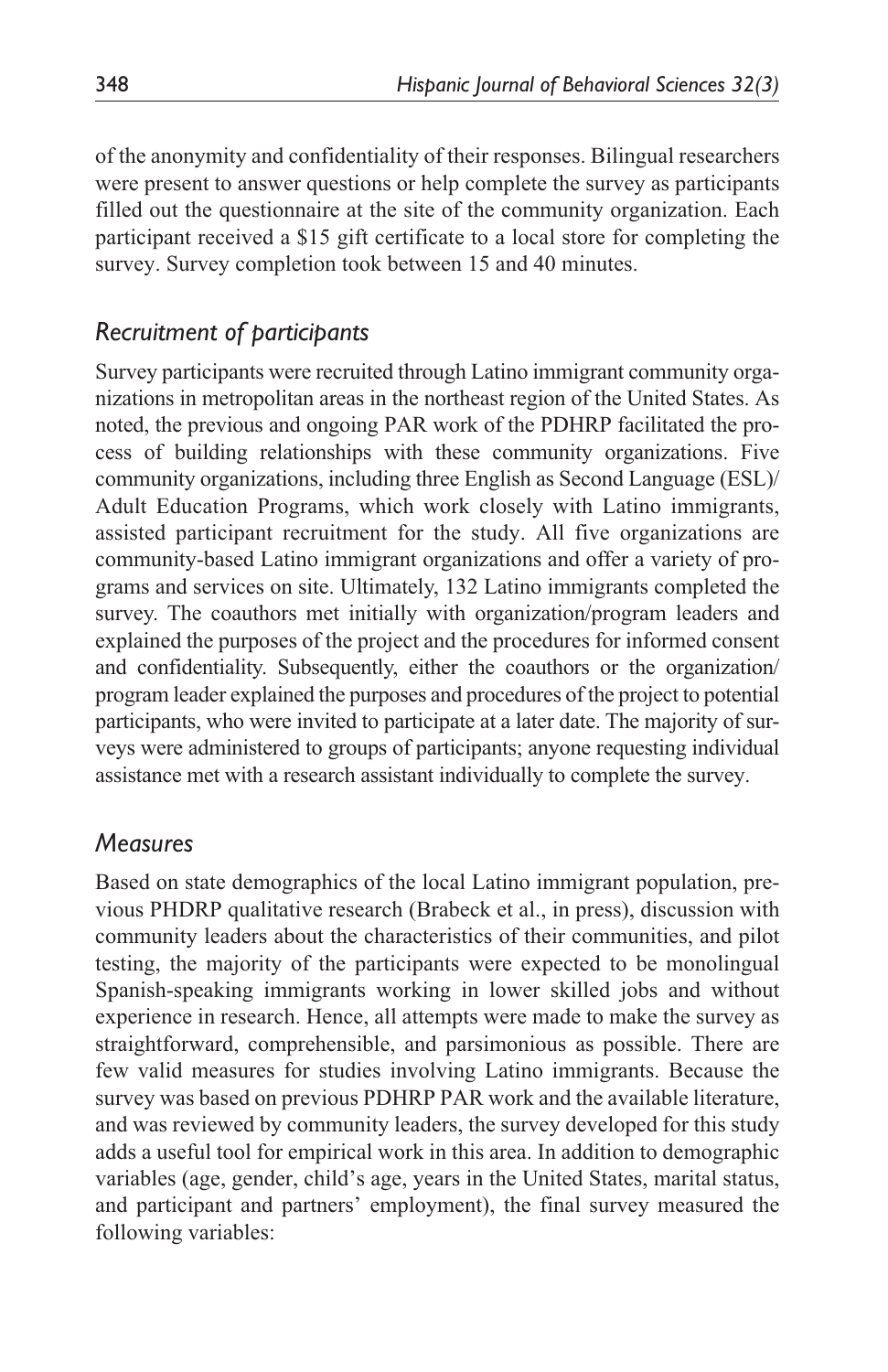*Parent legal vulnerability*. A series of dichotomously scored "true/false" questions assessed participants' legal vulnerability. These questions assessed whether the participant: (1) was undocumented, (2) has a current deportation order, (3) had been detained by immigration authorities in the past, (4) was previously deported, (5) has a family member currently in detention, (6) has a family member who had been deported (7) is a U.S. citizen; and (8) is a legal U.S. resident. One variable representing "legal vulnerability" with five levels was created, with the assumption that people who lack legal documentation, who have experienced the detention/deportation of a family member, and who have personally been previously detained/deported will experience greater vulnerability to detention/deportation policies than individuals who are documented and who have not experienced detention/deportation personally or in their family. The variable "legal vulnerability" contained five levels: (1) legal U.S. residents or citizens, (2) legal U.S. residents or citizens who have had a family member detained and/or deported, (3) undocumented participants without a personal or family history of detention/deportation, (4) undocumented participants with family member previously detained and/ or deported, and (5) undocumented with a personal history of detention and/ or deportation and a family member's history of detention and/or deportation. (While U.S. citizens and legal residents, e.g., green card holders, face different vulnerability under current U.S. immigration laws, these two groups were collapsed into one group based on a nonsignificant *t* test between the two groups on all dependent variables.) Higher numbers indicate greater levels of legal vulnerability.

*Impact of deportation on family environment*. Family environment typically measures the social and environmental characteristics of families and is usually constructed with several dimensions (e.g., relationships among family members, family system) and a long list of items (e.g., Moos & Moos, 1983). Because of the concern regarding participants' level of education and cultural context, only three elements of family environment were selected, based on qualitative themes from prior literature (Brabeck et al., in press; NCLR, 2007): (1) parents' emotional well-being in the context of deportation, (2) parents' perceived ability to provide financially for their children in the context of deportation, and (3) parents' perceptions of parent-child relationship in the context of deportation. These three elements were measured by self-report; participants were asked to respond to the following statements: "The existence of deportation affects my ability to provide financially for my children;" "The existence of deportation affects how I feel;" and "The existence of deportation affects my relationship with my child." The wording "existence of deportation" was chosen after extensive deliberation and consultation with three community leaders and two additional native Spanish speakers because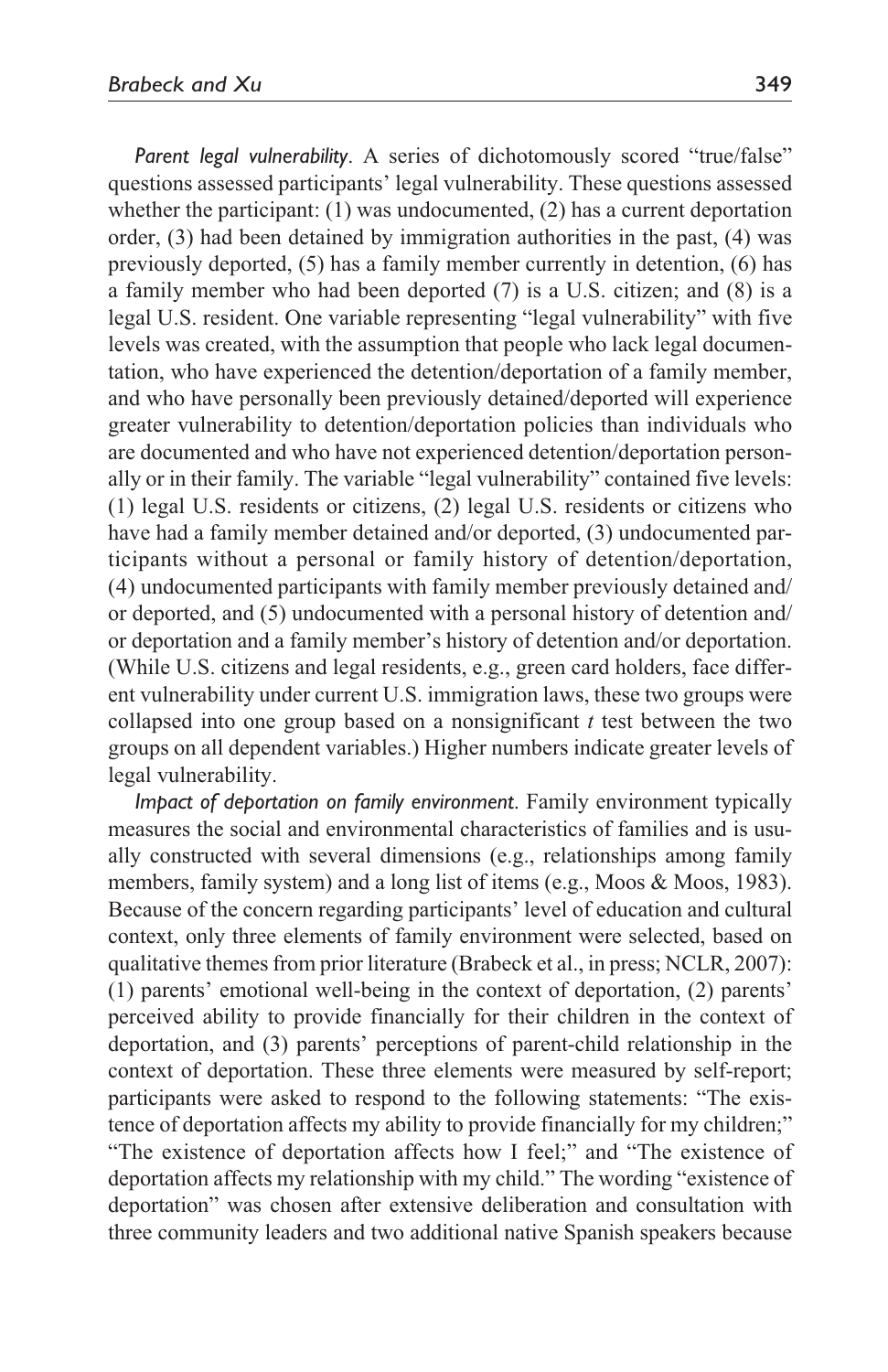it encompasses both direct and indirect effects, that is, those participants who have not personally experienced deportation might still be affected by its existence in their communities. Participants responded on a 3-point Likert-type scale where  $1 = ves$ ,  $2 = somewhat$ , and  $3 = no$ . (Note that although variability was reduced by reducing the Likert-type scale options, the items were shortened after extensive discussions with community organization leaders and pilot testing to increase comprehension among this community sample.) The impact of deportation on family environment was assessed by adding the three items together; higher numbers indicate lower levels of agreement with the statements. Cronbach's alpha was calculated to be .69.

*Impact of deportation on child well-being*. Measures of immigrant children's well-being include cognitive, psychological, academic, and physical development (Birman & Chan, 2008). Based on previous descriptive research (NCLR, 2007) as well as the PDHRP qualitative interviews, experience and risk of detention and deportation affect children largely in their psychological and academic functioning; hence, in the present study, children's wellbeing was composed of two elements: (1) parents' perceptions of child's emotional well-being in the context of deportation and (2) parents' perceptions of child's academic performance in the context of deportation. These two elements were measured by parents' self-report; participants were asked to respond to the following statements: "The existence of deportation affects how my child feels" and "The existence of deportation affects how my child performs in school." Again, participants responded on a 3-point Likert-type scale where  $1 = ves$ ,  $2 = somewhat$ , and  $3 = no$ , and higher numbers indicate lower levels of agreement with the statements. The impact of deportation on child well-being was created by adding the two items together; Cronbach's alpha was calculated to be .85.

## *Analysis*

Multiple hierarchical regression models were then used to test the hypotheses that predicted the impact of detention and deportation on the family environment and children's well-being, after controlling the demographic variables.

## **Results**

## *Participant Demographics*

Among the 132 Latino immigrants, more than two thirds (70.5%) of the participants were women, and the mean age was  $36.7$  years  $(SD = 8.11)$ . Ages of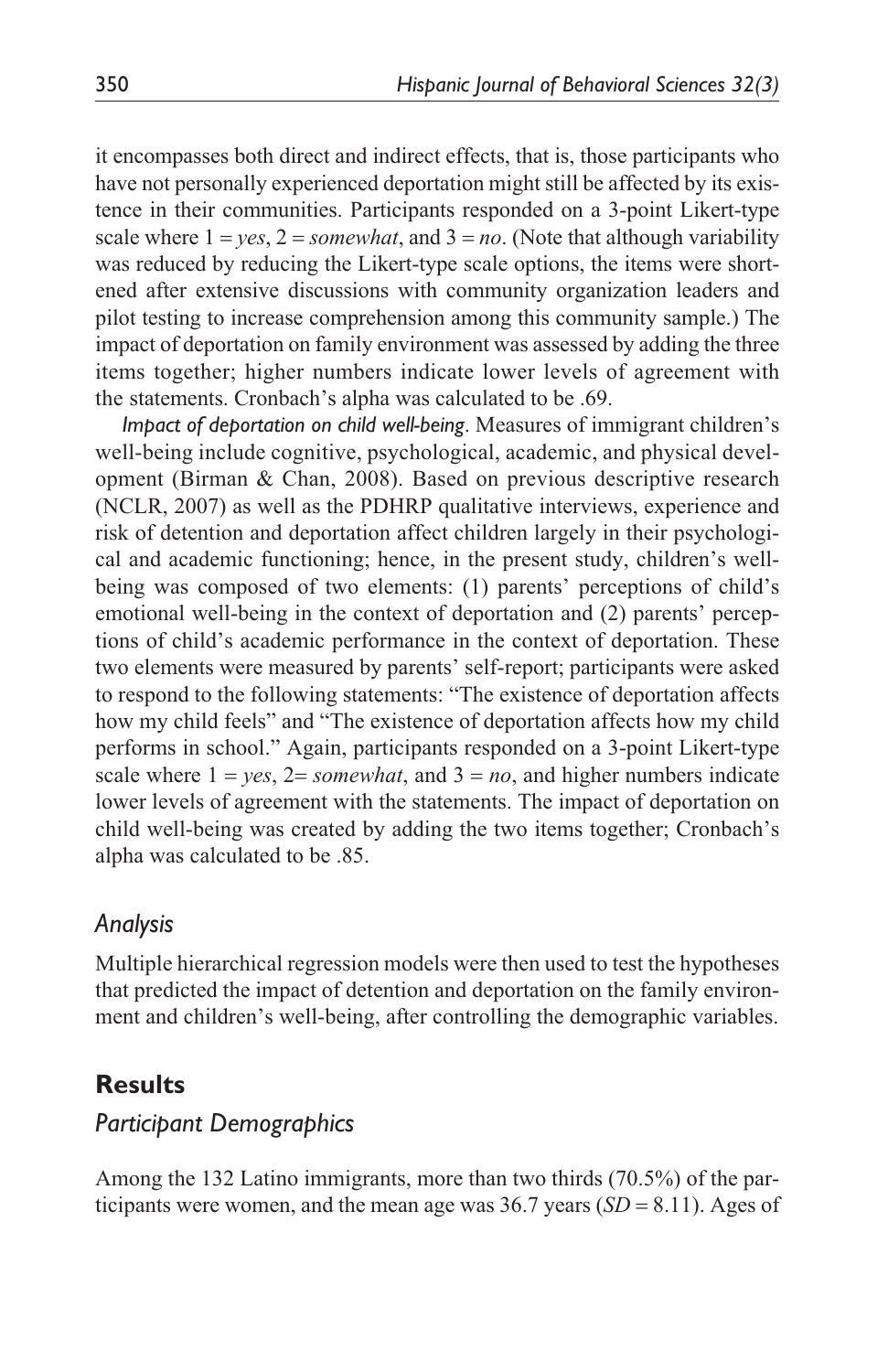target child (i.e., the child considered by the respondent when completing the survey) were almost equally distributed across age categories: 32% of target children were less than 6 years old, 31% were ages 6 to 12 years, and 37% were ages 12 to 18 years. Most participants (60.6%) were employed, working on average 34.87 hours per week  $(SD = 10.78)$ . Most participants  $(80.3\%)$ had a partner. Among participants' partners, 81.13% were employed, working on average 37.32 hours per week  $(SD = 7.96)$ . Twelve participants  $(9\%)$ reported that neither they nor their partners were employed.

The greatest number of participants migrated from Guatemala (37.2%), followed by Colombia (17.8%), the Dominican Republic (14.0%), El Salvador (10.9%), Mexico (10.1%), and Honduras (3.9%); 6.2% of participants indicated "other Latin American country." Slightly more than 21% of participants were recent immigrants who had been in the United States for less than 5 years, while 48.8% were long-term residents who lived in the United States for more than 10 years.

Across participants, the vast majority (73.5%) had children who were born in the United States, while 41.7% had children born in their country of origin. All participants had at least one child currently living in the United States (this was one criterion for participation), while 14.4% of participants also had children currently living in their country of origin. Among the 50 undocumented participants, 76% reported that they had U.S.-born children (10% reported no U.S.-born children, while 14% did not answer the question).

## *Participants' Legal Status and Experience With Detention/ Deportation*

A total of 6.8% of the participants reported that they have a current deportation order, 13.6% have been previously detained, and 4.5% were previously deported. Nearly 38% (*N* = 50) of the participants acknowledged being undocumented. Among the 50 undocumented participants, 14% reported a current deportation order, 26% have been previously detained, and 8% were previously deported. Almost half (40.2%) of the participants across legal status had family members who were deported. More specifically, slightly more than 37% of legal residents and 60% of undocumented participants reported a family member had been detained and/or deported. The average score for participants' legal vulnerability was  $2.54$  (*SD* = 1.66; see Table 1 for distribution of legal vulnerability scores). (Note that six participants [4.5%] were recorded as missing data because they either endorsed "true" for all statements or did not endorse any statements as "true" or "false.") Participants with different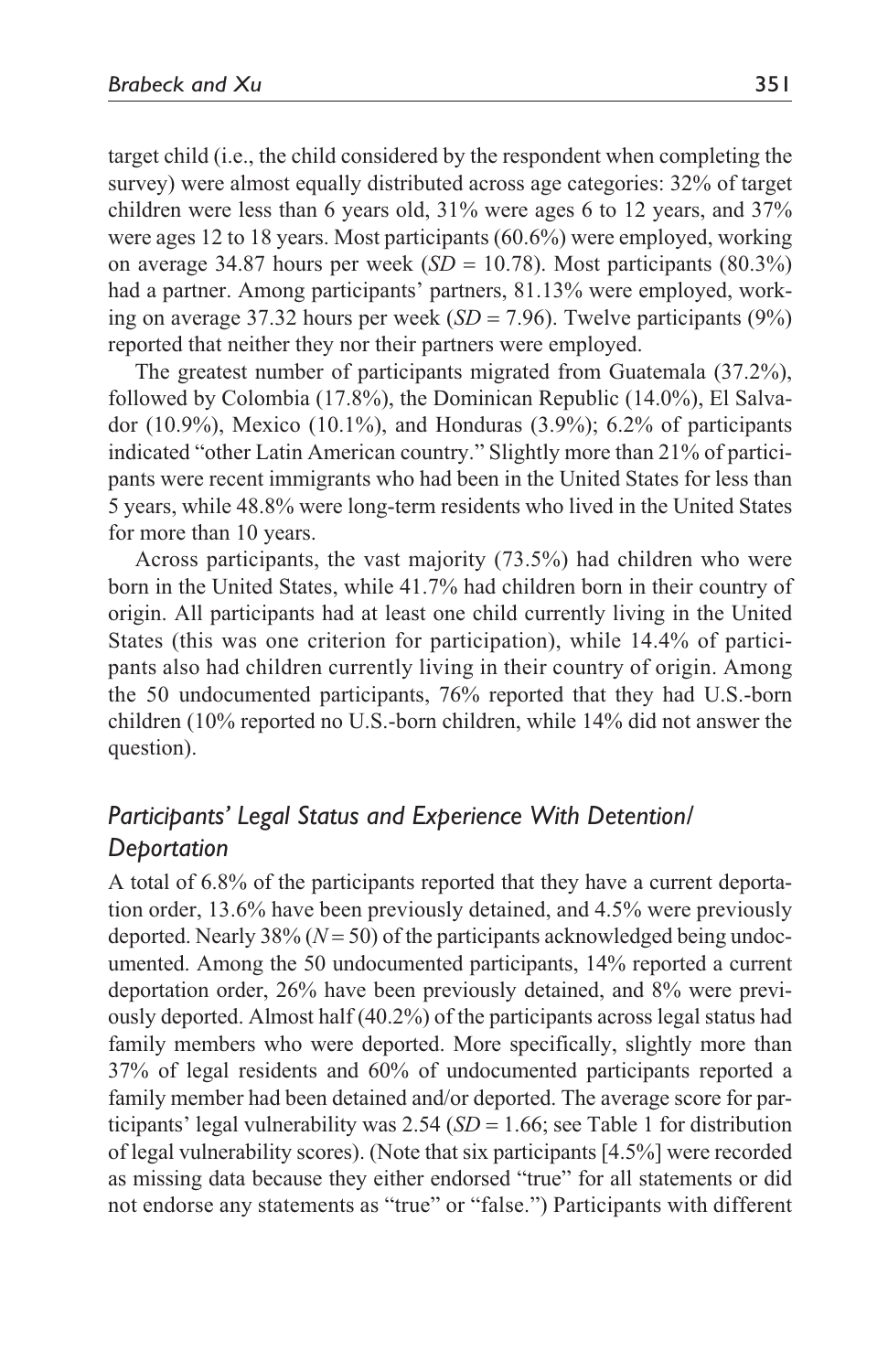|                                                                                                                    | Frequency | Percentage |
|--------------------------------------------------------------------------------------------------------------------|-----------|------------|
| 1. Documented participant (citizen or legal<br>resident)                                                           | 45        | 34.1       |
| 2. Documented participant (citizen or legal<br>resident) with family member detained and/or<br>deported            | 32        | 24.2       |
| 3. Undocumented participant                                                                                        | 17        | 12.9       |
| 4. Undocumented participant, with family member<br>detained and/or deported                                        | 16        | 12.1       |
| 5. Undocumented participant, with family member<br>detained and/or deported and personal history<br>of deportation | 16        | 12.1       |
| Missing                                                                                                            | 6         | 4.5        |
| Total                                                                                                              | 132       | 100.0      |

|  |  | Table I. Frequency and Percentage of Participants' Legal Vulnerability |
|--|--|------------------------------------------------------------------------|
|  |  |                                                                        |

levels of legal vulnerability did not differ with regards to gender, marital status, child's age, years in United States, country of origin, having a partner, or self and partner's employment status; they did, however, differ with regard to age  $(p < .01)$ , with younger participants having greater levels of legal vulnerability.

## *Predictors of Impact on Child and Family*

Three multiple regression models were run. The first two models tested Hypotheses 1 and 2, that is, the parent's legal vulnerability would predict the impact of detention and deportation on family environment and on child well-being, while controlling for demographic variables. (See Table 2 for distribution of participants' responses to five Likert-items.) The third model tested Hypothesis 3, that is, that impact on the family environment and parent's legal vulnerability would predict impact on the child well-being. (See Table 3 for results of the analysis.) In the first model, the first hypothesis was supported: Parent's legal vulnerability significantly predicted impact on family environment, accounting for 27.1% of the variance. In the second model, Hypothesis 2 was supported: Parent's legal vulnerability significantly predicted the impact on child well-being, accounting for 30.6% of the variance. The greater the legal vulnerability of the parent, the greater the reported impact of detention and deportation on family environment (i.e., perceptions of parent's emotional well-being, perceived ability to provide financially for the family, and parent-child relationship) and child well-being (i.e., perceptions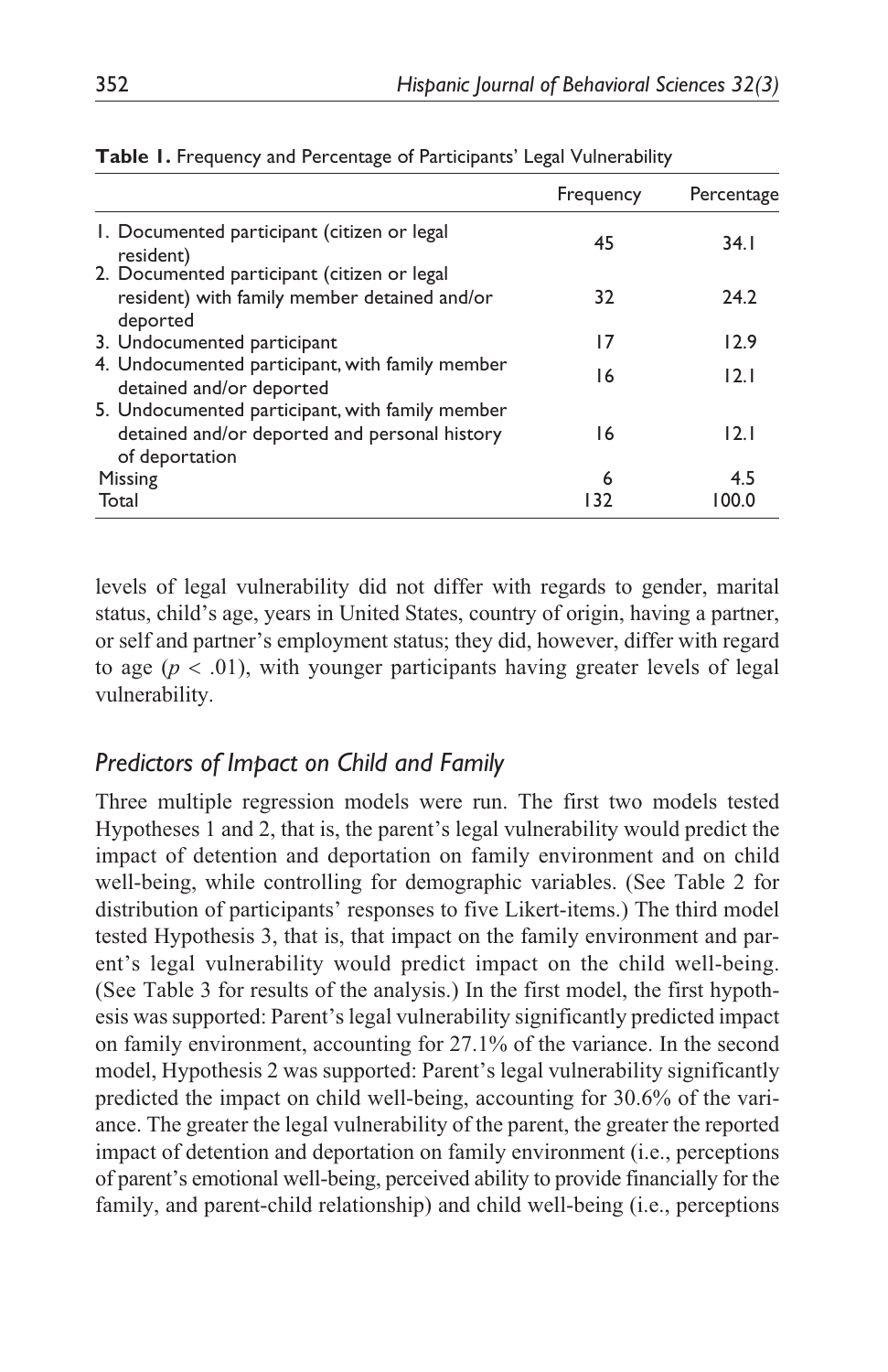| Variable: The Existence of Deportation Affects  Yes (%) Somewhat (%) No (%) |      |      |      |
|-----------------------------------------------------------------------------|------|------|------|
| How my child feels                                                          | 48.5 | 18.9 | 33.1 |
| How my child performs at school                                             | 45.5 | 17.4 | 34.1 |
| How I feel                                                                  | 69.7 | 7.6  | 21.2 |
| My relationship with my child                                               | 39.4 | 9.8  | 49.2 |
| My ability to financially provide for my child                              | 53.0 | 4.5  | 40.2 |

**Table 2.** Participants' Responses: Negative Impacts of Deportation

**Table 3.** Regression Models: Predicting the Impact of Deportation on Children and Families

|                                             | Model 1 <sup>ª</sup> (Beta/SD) | Model 2 <sup>b</sup> (Beta/SD) Model 3 <sup>c</sup> (Beta/SD) |                              |
|---------------------------------------------|--------------------------------|---------------------------------------------------------------|------------------------------|
| Age                                         | $-.133/025$                    | $-.136/037$                                                   | .015/019                     |
| Gender (male)                               | .079/.341                      | $-0.17/0.479$                                                 | .124/0.247                   |
| Child's age $<$ 6                           | .087/.436                      | $-.038/.601$                                                  | .121/.309                    |
| Child's age $>12$                           | .079/.368                      | .127/0.518                                                    | $-.006/.267$                 |
| Years in the<br><b>United States</b>        | .007/0.131                     | .033/.185                                                     | $-.020/.095$                 |
| Employment                                  | .086/.309                      | .065/.436                                                     | .023/0.224                   |
| Having a partner                            | .004/372                       | .115/0.517                                                    | $-.076/.267$                 |
| Legal vulnerability<br>Impact on the family | $-.521/0.96**$                 | $-.491/.131**$                                                | $-.192/078**$<br>.705/.052** |

a. Model 1:  $R^2 = .271$ ,  $F(7, 104) = 6.192$ ,  $p < .01$  (Dependent variable: Impact on the child). b. Model 2:  $R^2 = 0.306$ ,  $F(7, 104) = 6.558$ ,  $p < 01$  (Dependent variable: Impact on the family). c. Model 3:  $R^2 = .641$ ,  $F(8, 100) = 22.279$ ,  $p < .01$  (Dependent variable: Impact on the child).  $*$ *p* < .01.

of child's emotional well-being and academic performance). Results of the third model supported Hypothesis 3: Parent's legal vulnerability and impact on family environment were significant predictors of impact on child wellbeing. As this model accounted for 64.1% of the variance of the data, it was a substantial improvement over Models 1 and 2.

# **Discussion**

This study represented an attempt to statistically examine the impact of deportation policies and practices on Latino immigrant children and families. Previous research has documented risk factors specific to immigrant children. However, to date, there has been insufficient research that quantitatively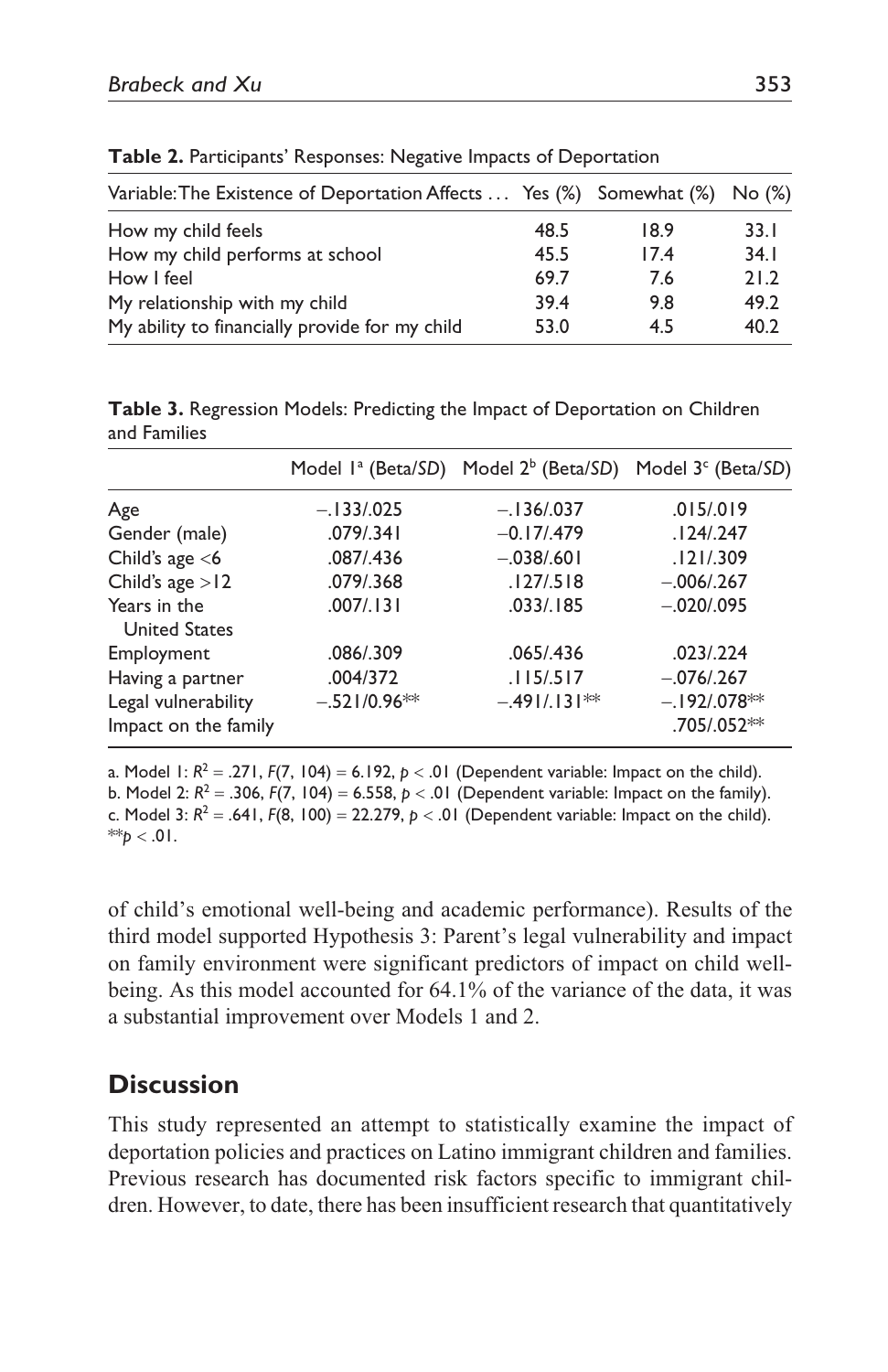explores the impact of deportation policies and practices on immigrant families and their children. A number of important findings emerged.

First, a large portion of Latino immigrants, in this convenience sample of 132, were directly affected by detention and deportation. A substantial number of participants (38%) were undocumented, and almost half of the sample (including both undocumented and documented parents) experienced the detention or deportation of a family member. Given the potential risk from disclosing this information, it is plausible that these numbers, while substantial, are still underestimates of the participants' direct interactions with the detention and deportation system. Moreover, more than two thirds of the participants reported that the existence of deportation policies and practices affects how they personally feel. More than half reported that these policies and practices affect their ability to provide financially for their family as well as how their children feel and perform in school. Hence, a large portion of the participants in this study reported direct experience with, vulnerability to, and effects of the deportation system.

Second, the impact of detention and deportation on family environment and child well-being is associated with the level of legal vulnerability. That is, immigrant parents with greater levels of legal vulnerability reported greater impacts of detention and deportation. It may not be surprising to learn that those who are at more risk of being affected by detention and deportation (i.e., the undocumented or those themselves or whose family members have been directly affected) report greater effects of its negative affect. However, it is notable that most of these parents live in mixed-status households (nearly three quarters of the undocumented parents), and many children who are affected by the deportation policies are U.S.-born citizens.

Third, consistent with previous studies (e.g., Gelfand & Teti, 1990; Phares & Compas, 1992), parents in this study report their children are affected by parents' wellbeing. Similar to national data sets that report that 66% of children born to undocumented immigrant parents are U.S. citizen children (Capps & Fortuny, 2006), the majority of children living in families with undocumented parents in this study are U.S.-born citizens. Hence, when undocumented Latino parents suffer as a result of detention and deportation, so too do their U.S.-born children. Parents' legal vulnerability affects them in regard to emotional well-being, financial capability, and relationships with children, which in turn affects outcomes for children. The lack of variability in the data precluded the use of causal models to analyze the data. However, results from the regression models indicated that, while controlling demographic variations, parent legal vulnerability alone is a predictor of the impact of detention and deportation on child well-being; when both parent legal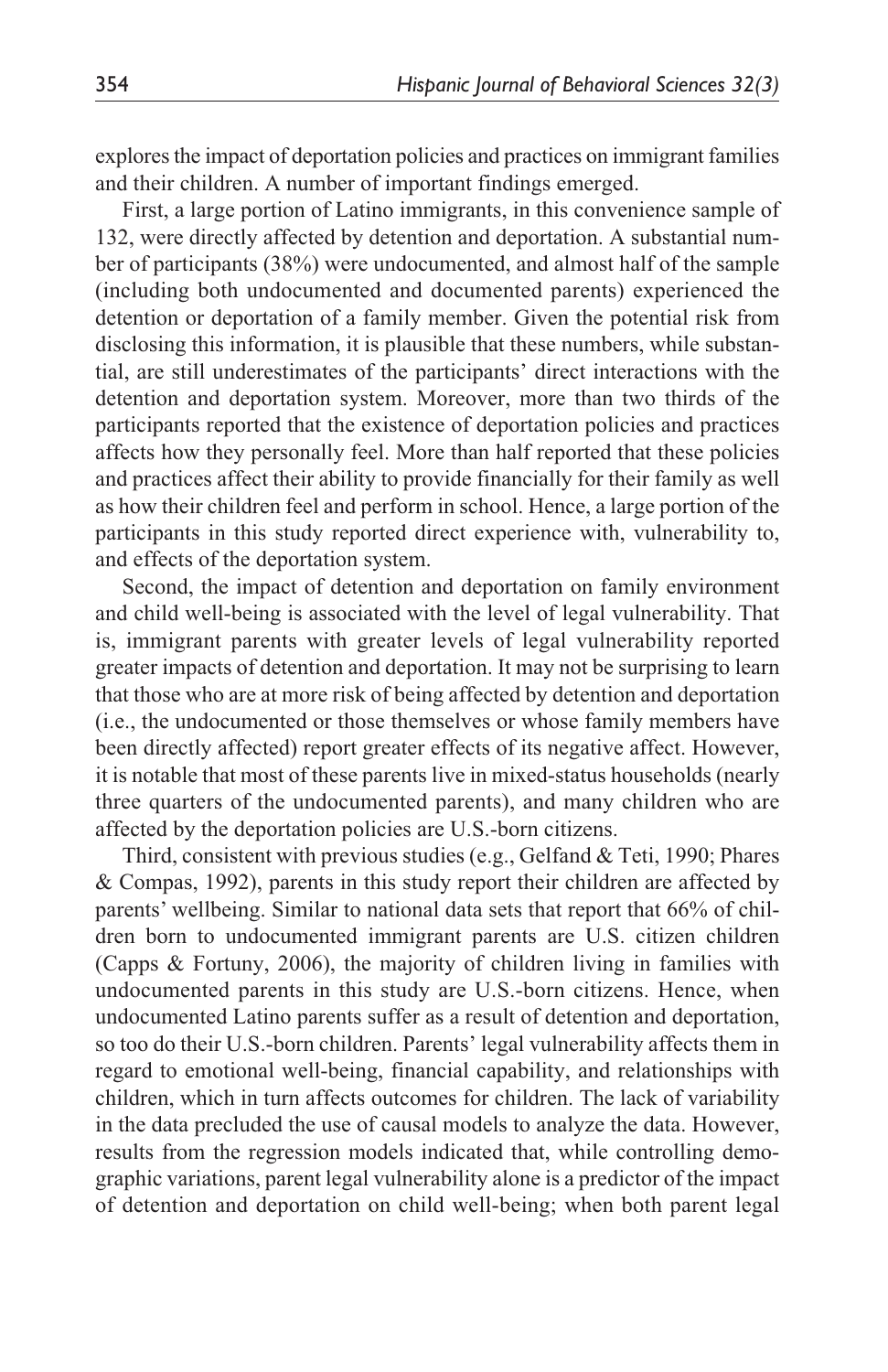vulnerability *and* impact on family environment were entered as predictors, they significantly predicted the impact of detention deportation on child well-being, and the result of  $R^2$  ( $R^2$  = .641) suggests a much stronger and improved model. Similar to the Family Stress Model (Conger et al., 2002), which posits that parents' economic stress affects their mental health, intrafamilial relationships, and children's outcomes, we found that the combination of the parent's experience and vulnerability to detention and deportation, with the impact that had on the parent's financial, psychological, and relational well-being, affect children in a statistically significant and practically meaningful way.

Importantly, the participants in this study do not represent a homogenous group, and their various national origins suggest unique histories, psychosocial stressors, and structural barriers that influence their migration patterns and experiences of detention and deportation. For example, the majority (32.2%) of the participants in this study migrated from Guatemala, a country in which extreme poverty is tied to the longest (36 years) civil war in Central American history, which included state-sponsored violence and government repression, particularly against the indigenous population (Black, Jamail, & Chinchilla, 1984). Hence, many immigrants from Guatemala endure the long and arduous journeys through Mexico to reach United States as political refugees from the violence of the 1970s, 1980s, and 1990s or as economic refugees from the aftermath that these decades' violence had on their communities (Davy, 2006). Previous PDHRP research has found that Guatemalan families understand and experience the threats posed to them by the current U.S. detention and deportation systems as deeply embedded within the context of these historical forces (Brabeck et al., in press). While the scope of article does not afford a full discussion of the unique histories and contemporary challenges that shape the experiences of each national origin group represented in this survey, readers are advised to consider these distinctive factors when understanding the impact of detention and deportation policies on Latino immigrant families. Readers are further directed to research that documents Latino immigrant subgroups' unique experiences with migration and deportation (e.g., for Guatemalan and Salvadoran immigrants, see Brabeck et al., in press; Menjivar & Abrego 2009; for Dominican immigrants, see Brotherton & Barrios, 2009; for Honduran immigrants, see Sladkova, 2007).

#### *Implications for Policy and Practice*

This study statistically explored what more descriptive and qualitative studies (e.g., Brabeck et al., in press; NCLR, 2007) have previously found: The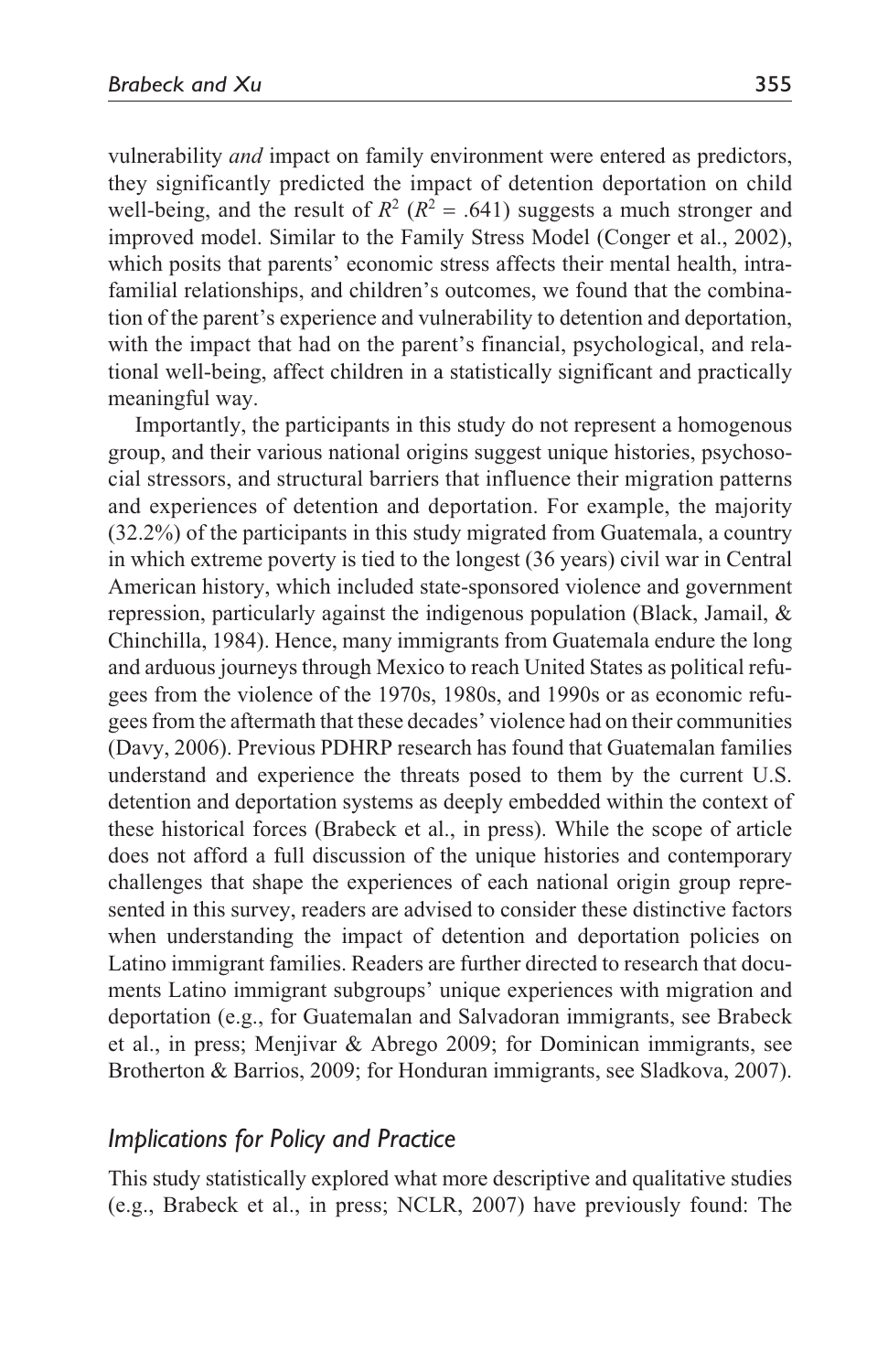existence of deportation policies and practice has negative emotional, relational, financial, and academic consequences for Latino immigrant parents and their children. Parent's legal vulnerability is an important component of the distal context that affects the development of children in immigrant families. The present findings suggest that practitioners and service providers working with children in immigrant families would benefit from exploring how parents' legal status and history of detention and deportation affect the emotional and financial well-being of individual members and the family unit as a whole. Understanding whether and if so, how, parents communicate with their children about the threat of deportation, make plans for how to respond in the event that a family member (particularly a caretaker) is detained, and discuss (or not) these plans with children are important to incorporate into human-service work. Practitioners might explore how the child understands detention, deportation, and legal status and provide space to process their fears, uncertainties, confusion, and anger. When engaging in such dialogues with parents and children or facilitating parent-child communication, however, consideration must be given to the potential such conversations have for inviting significant fear and anxiety. Moreover, parents' reasons for *not* communicating with their children about legal status and policies that threaten the family should be understood and respected. Finally, communicating with and educating teachers about how parents' legal status affects their children's academic performance and emotional well-being are also indicated.

Individual efforts to help children of immigrants may be of limited effectiveness if the policies that threaten their families do not change. These findings lend support to the caution of some scholars (e.g., Kremer, Moccio, & Hammell, 2009) that policies and practices that threaten undocumented adult immigrants harm U.S.-born citizen children, who are perhaps unintended, but nonetheless real, victims in the detentions and deportations—and fear caused by the threat of these actions—aimed at their parents. It follows, then, that to act in the best interests of these children, policy makers and practitioners must address the emotional and financial toll that the threat of deportation exerts on immigrant parents.

### *Limitations*

Several limitations are notable in the present study. First, the reliance on self-report measures potentially resulted in distorted data (i.e., we relied on parent's perceptions of their ability to provide financially for their families and of their children's academic performance rather than on an objective measure of financial capacity or academic performance). Given the sensitivity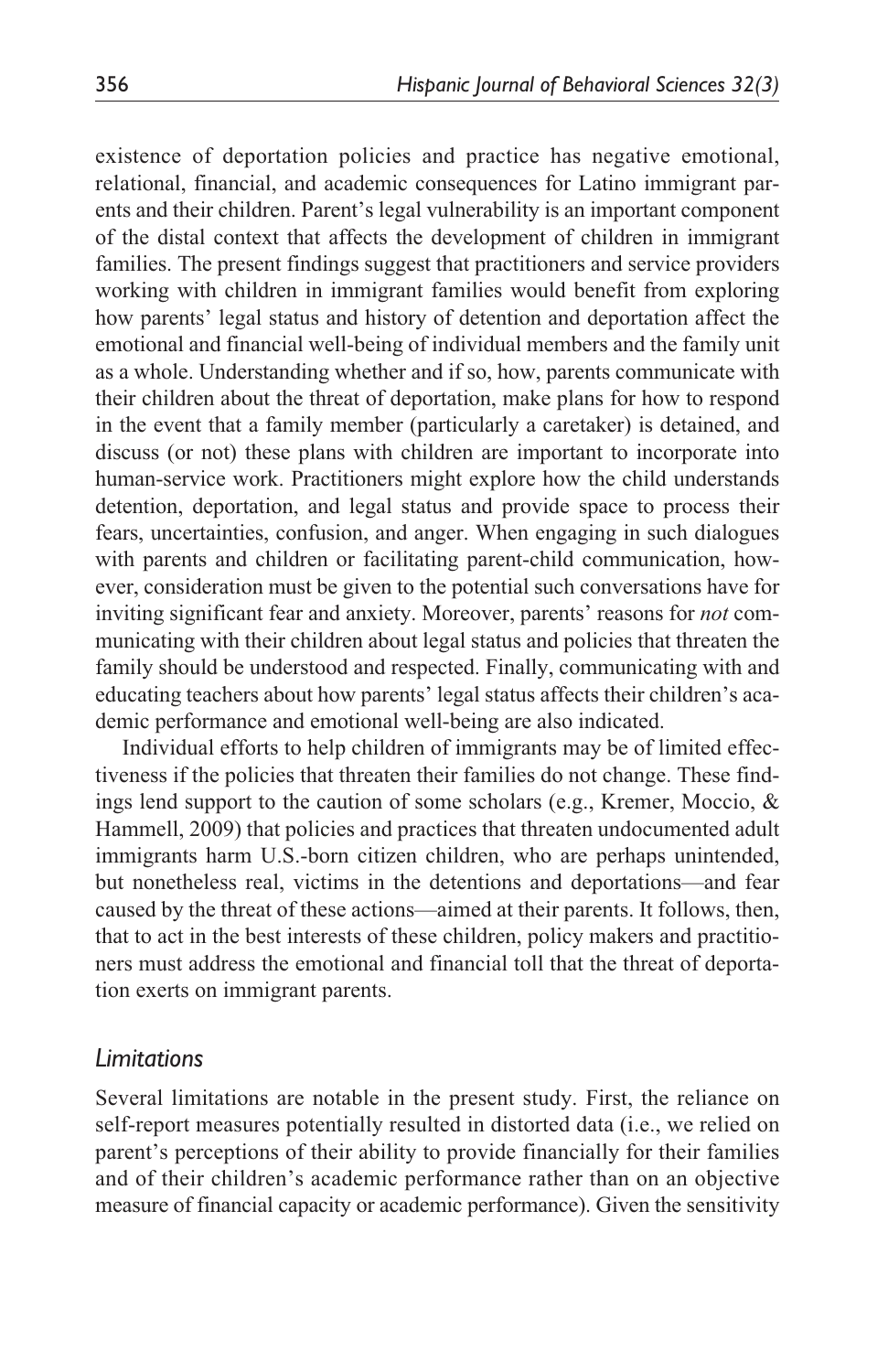of our questions, particularly with regard to legal status, it is likely that our data may have been skewed (likely toward underreporting undocumented status). Second, the lack of appropriately validated instruments for this population limited the possibilities for measuring our dependent variables. Similarly, the fact that we shortened the Likert-type scales to make the survey more accessible and comprehensible for our sample reduced the variability in responses and precluded the use of causal statistical techniques, for example, path analysis, to analyze the data. In addition, these data were cross-sectional and hence researchers were unable to suggest any trends over time. This study was limited by the exclusion of the children of the parents surveyed; their voices might have provided rich and important perspectives on the effects of detention and deportation policies on immigrant families. Finally, the sample in this study is a convenience sample and cannot be considered as a representative sample of all Latino immigrants in the metropolitan areas of northeastern United States. Because the recruitment was done through the collaborations with five Latino immigrant community organizations, including three ESL and Adult Education programs, participants in this study were more likely be of the low-income group and less proficient in English. Given these limitations, caution should be used when extrapolating the results to the entire Latino immigrant populations.

## *Future Research*

Future research might replicate the present study with a larger sample and use causal modeling to statistically explore the relationships among variables. For example, adaptation of the Family Stress Model (Conger et al., 2002) to include legal vulnerability as an independent variable might provide a useful theoretical framework for exploring the direct and indirect relationships among parents' legal vulnerability, economic hardship, parent mental health, family relationships, and outcomes for children. Future research might employ a longitudinal approach to explore the impact of detention/deportation on immigrant families over time. Finally, future research should also include child participants.

### **Acknowledgments**

This study is part of a larger research project of the Center for Human Rights and International Justice at Boston College, codirected by M. Brinton Lykes, PhD, and Daniel Kanstroom, LLM, JD. The authors gratefully acknowledge the contributions of M. Brinton Lykes, PhD, to this article as well as the assistance of the community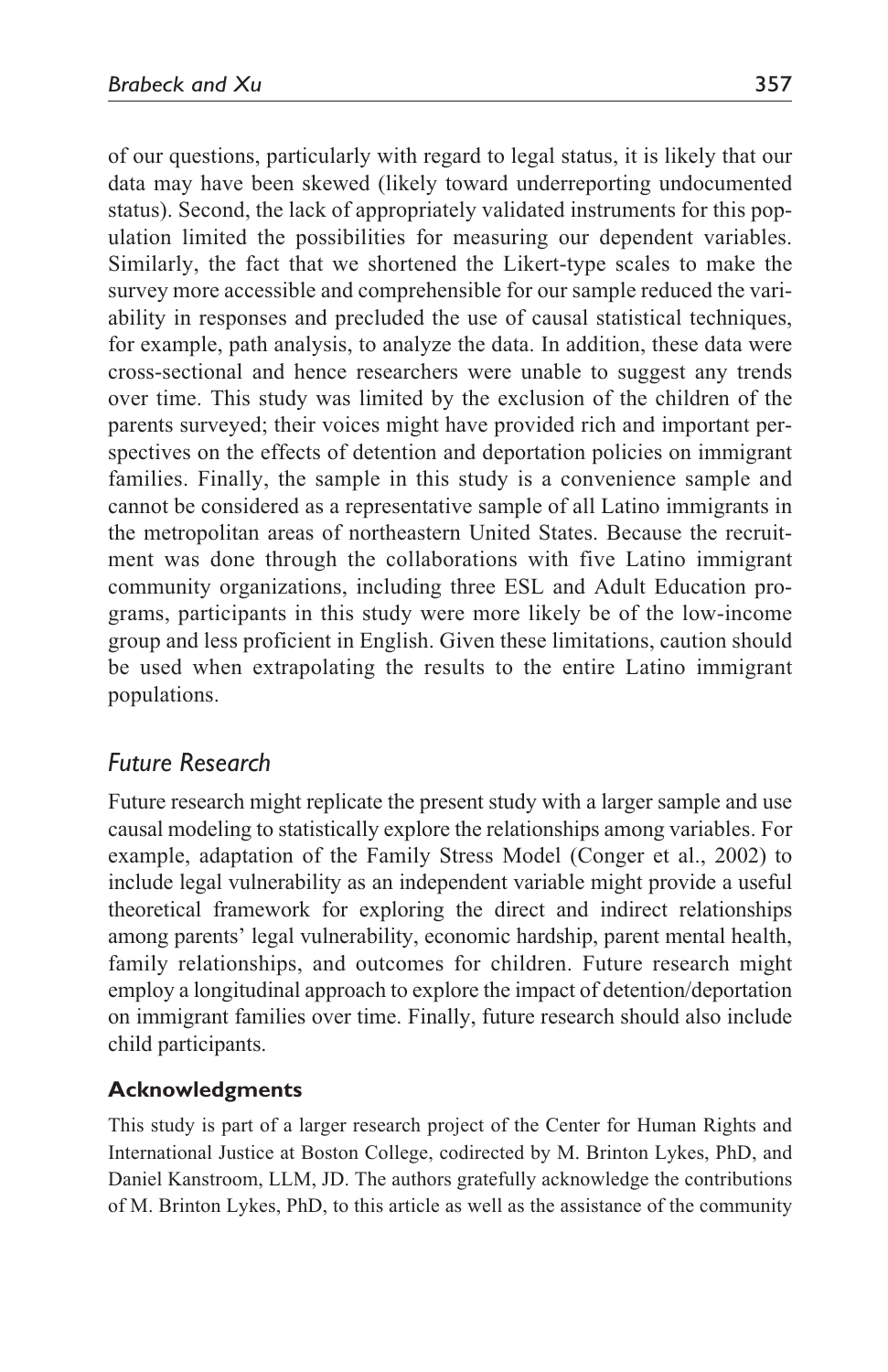leaders and of Catharine Hellwig, BA, Rhode Island College, and Alfonso Alvarez, LICSW, Boston College, in collecting data.

### **Declaration of Conflicting Interests**

The author(s) declared no conflicts of interest with respect to the authorship and/or publication of this article.

### **Funding**

The author(s) disclosed receipt of the following financial support for the research and/ or authorship of this article:

The authors acknowledge the financial support of the Dean of the Feinstein School of Education and Human Development at Rhode Island College and of the Office of the Provost at Boston College.

### **References**

- 108,000 people deported had U.S. born children. (2009, February 14). *Boston Globe*, p. A12.
- Aber, L., Bennett, N. G., Conley, D. C., & Li, J. (1997). The effects of poverty on child health and development. *Annual Review of Public Health*, *18*, 463-483.
- Baum, J., Jones, R., & Barry, C. (2010). *In the child's best interest? The consequences of losing a lawful immigrant parent to deportation*. University of California, Berkley, School of Law & University of California, Davis, School of Law. Retrieved from http://www.law.berkeley.edu/files/IHRLC/In the Childs \_Best\_Interest.pdf
- Birman, D., & Chan, W. Y. (2008). *Screening and assessing immigrant and refugee youth in school-based mental health programs.* Washington, DC: Center for Health and Health Care in the Schools.
- Black, G., Jamail, M., & Chinchilla, N. (1984). *Garrison Guatemala.* New York, NY: Monthly Review Press.
- Brabeck, K. M., Lykes, M. B. L., & Hershberg, R. (in press). Framing immigration to and deportation from the United States: Guatemalan and Salvadoran families make meaning of their experiences. *Community, Work, & Family.*
- Brofenbrenner, U., & Morris, P. A. (1998). The ecology of developmental processes. In W. Damon & R. M. Lerner (Eds.), *Handbook of child psychology. Vol. 1: Theoretical models of human development* (pp. 993-1028). New York, NY: Wiley.
- Brotherton, D. C., & Barrios, L. (2009). Displacement and stigma: The socialpsychological crisis of the deportee. *Crime, Media, Culture*, *5*, 29-55.
- Capps, R., Fix, M., Ost, J., Reardon-Anderson, J., & Passel, J. (2005). *The health and well-being of young children of immigrants*. Washington, DC: Urban Institute.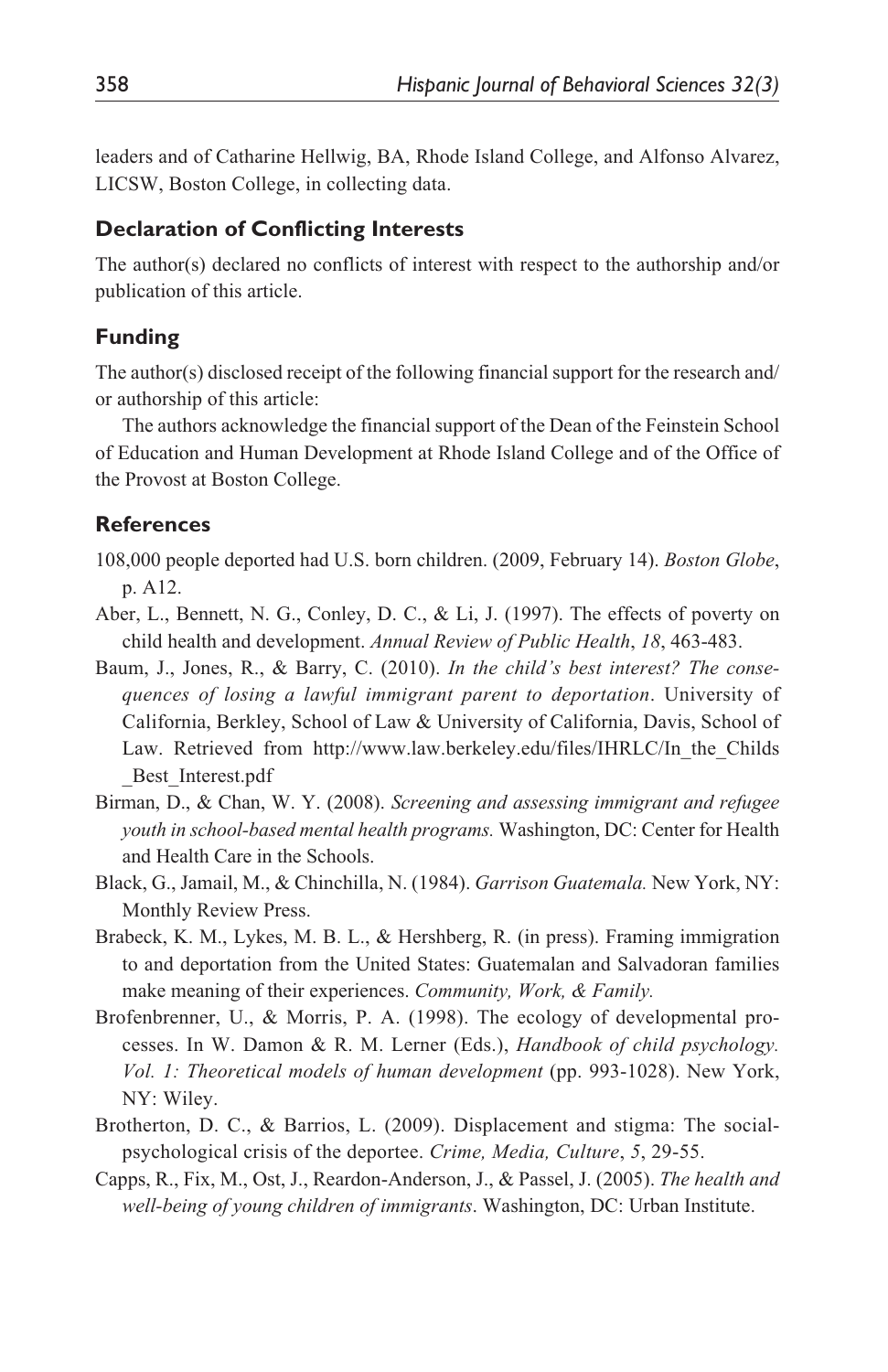- Capps, R., & Fortuny, K. (2006). *Immigration and child and family policy*. Washington, DC: Urban Institute.
- Capps, R., Hagan J., & Rodriguez, N. (2004). Border residents manage the U.S. immigration and welfare reforms. In P. Kretsedemas & A. Aparicio (Eds.), *Immigrants, welfare reform, and the poverty of policy* (pp. 229-250) Westport, CT: Prager.
- Capps, R., Fix, M., Murray, J., Ost, J., Passel, J., & Herwantoro, S. (2005). *The new demography of America's schools: Immigration and the No Child Left Behind Act.* Washington, DC: Urban Institute.
- Carcieri, D. (2008). *Illegal immigration control order.* Executive Order, State of Rhode Island and Providence Plantations.
- Cavazos-Rehg, P. A., Zayas, L. H., & Sptiznagel, E. L. (2007). Legal status, emotional well-being, and subjective health status of Latino immigrants. *Journal of the National Medical Association*, *99*, 1126-1131.
- Conger, R., Wallace, L. E., Sun, Y., Simons, R. L., McLoyd, V. C., & Body, G. H. (2002). Economic pressure in African American families: A replication and extension of the family stress model. *Developmental Psychology*, *38*, 179-193.
- Davy, M. (2006). *The Central American foreign born in the United States*. Retrieved from http://www.migrationinformation.org/USfocus/display.cfm?ID=385
- Fix, M., & Zimmerman, W. (2001). All under one roof: Mixed-status families in an era of reform. *International Migration Review*, *35*, 397-419.
- Fry, R., & Passel, J. (2009). *Latino children: A majority are U.S.-born offspring of immigrants*. Washington, DC: Pew Hispanic Center.
- Fuligni, A. J., & Yoshikawa, H. (2003). Socioeconomic resources, parenting, and child development among immigrant families. In M. Bornstein & R. Bradley (Eds.), *Socioeconomic status, parenting, and child development* (pp. 107-124). Mahwah, NJ: Erlbaum.
- Gelfand, D. M., & Teti, D. M. (1990). The effects of maternal depression on children. *Clinical Psychology Review*, *3*, 329-353.
- Gil, A. G., Wagner, E. F., & Vega, W. A. (2000). Acculturation, familism and alcohol use among Latino adolescent males: Longitudinal relations. *Journal of Community Psychology*, *28*, 443-458.
- Guarnaccia, P. J., & Lopez, S. R. (1998). The mental health and adjustment of immigrant and refugee children. *Child and Adolescent Psychiatric Clinics of North America*, *7*, 537-553.
- Hagan, J., Eschbach, K., & Rodriguez, N. (2008). U.S. deportation policy, family separation, and circular migration. *International Migration Review*, *42*, 62-88.
- Hernandez, D. J. (2004). Demographic change and the life circumstances of immigrant families. *The Future of Children*, *2*, 17-47.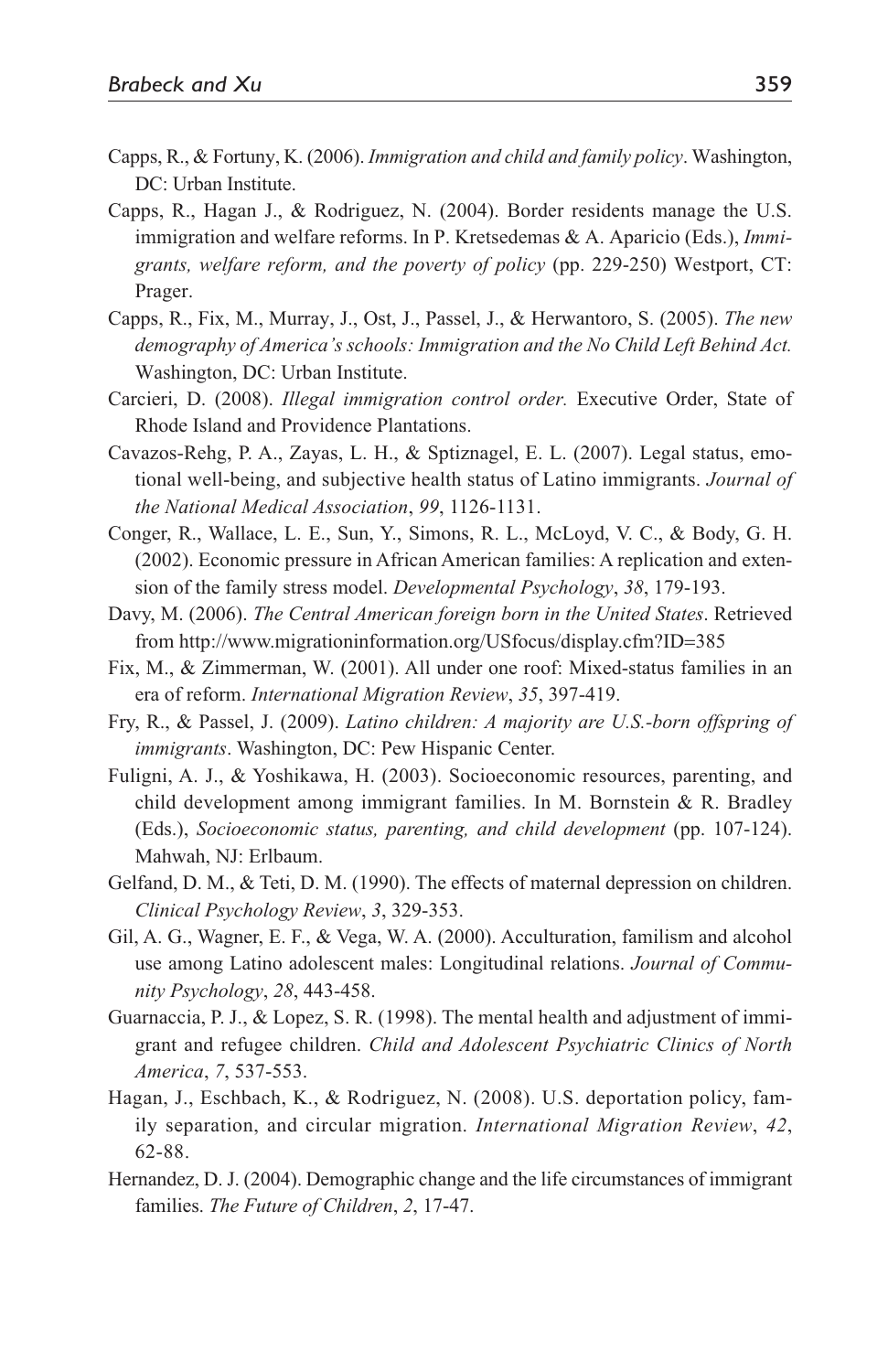- Kalil, A., & Chen, J.-H. (2008). Mothers' citizenship status and household food insecurity among low-income children of immigrants. *New Directions in Child and Adolescent Research*, *121*, 43-62.
- Kanstroom, D. (2008). *Deportation nation: Outsiders in America's history*. Cambridge, MA: Harvard University Press.
- Kremer, J. D., Moccio, K. A., & Hammell, J. W. (2009). *Severing a lifeline: The neglect of citizen children in America's immigration policy.* Washington, DC: Urban Institute.
- Menjivar, C., & Abrego, L. (2009). Parents and children across borders: Legal instability and intergenerational relations in Guatemalan and Salvadoran families. In N. Foner (Ed.), *Immigrant families: Ties across generations* (pp. 160-189). New York: New York University Press.
- Moos, R., & Moos, B. (1983). Clinical applications of the Family Environment Scale. In E. Filsinger (Ed.), *A sourcebook of marriage and family assessment* (pp. 253-273). Beverly Hills, CA: Sage.
- National Council of La Raza. (2007). *Paying the price: The impact of immigration raids on America's children*. Washington, DC: Author.
- Office of Immigration Statistics, U.S. Department of Homeland Security. (2008). *Immigration enforcement actions: 2007.* Retrieved from http://www.dhs.gov/ xlibrary/assets/statistics/publications/enforcement\_ar\_07.pdf
- Office of Planning, Analysis, & Technology, U.S. Department of Justice. (2006). *FY 2005 statistical yearbook.* Retrieved from http://pards.org/eoir/EOIRStatisticalYearbook2006, 0301-fy05statyrbk.pdf
- Passel, J. S. (2006). *The size and characteristics of the unauthorized migrant population in the United States.* Washington, DC: Pew Hispanic Center.
- Phares, V., & Compas, B. E. (1992). The role of fathers in child and adolescent psychopathology: Make room for daddy. *Psychological Bulletin*, *111*, 387-412.
- Sladkova, J. (2007). Expectations and motivations of Hondurans migrating to the United States. *Journal of Community & Applied Psychology*, *17*, 187-202.
- Suarez-Orozco, C., & Carhill, A. (2008). Afterword: New directions in research with immigrant families and their children. *New Directions for Child and Adolescent Development*, *121*, 87-104.
- TRAC Immigration. (2006). *How often is the aggravated felony statute used?* Retrieved from http://trac.syr.edu/immigration/reports/158/
- Yoshikawa, H., Godfrey, E. B., & Rivera, A. C. (2008). Access to institutional resources as a measure of social exclusion: Relations with family process and cognitive development in the context of immigration. *New Directions in Child and Adolescent Development*, *121*, 63-86.
- Yoshikawa, H., & Way, N. (2008). From peers to policy: How broader social contexts influence the adaptation of children and youth in immigrant families. *New Directions in Child and Adolescent Development*, *121*, 1-8.